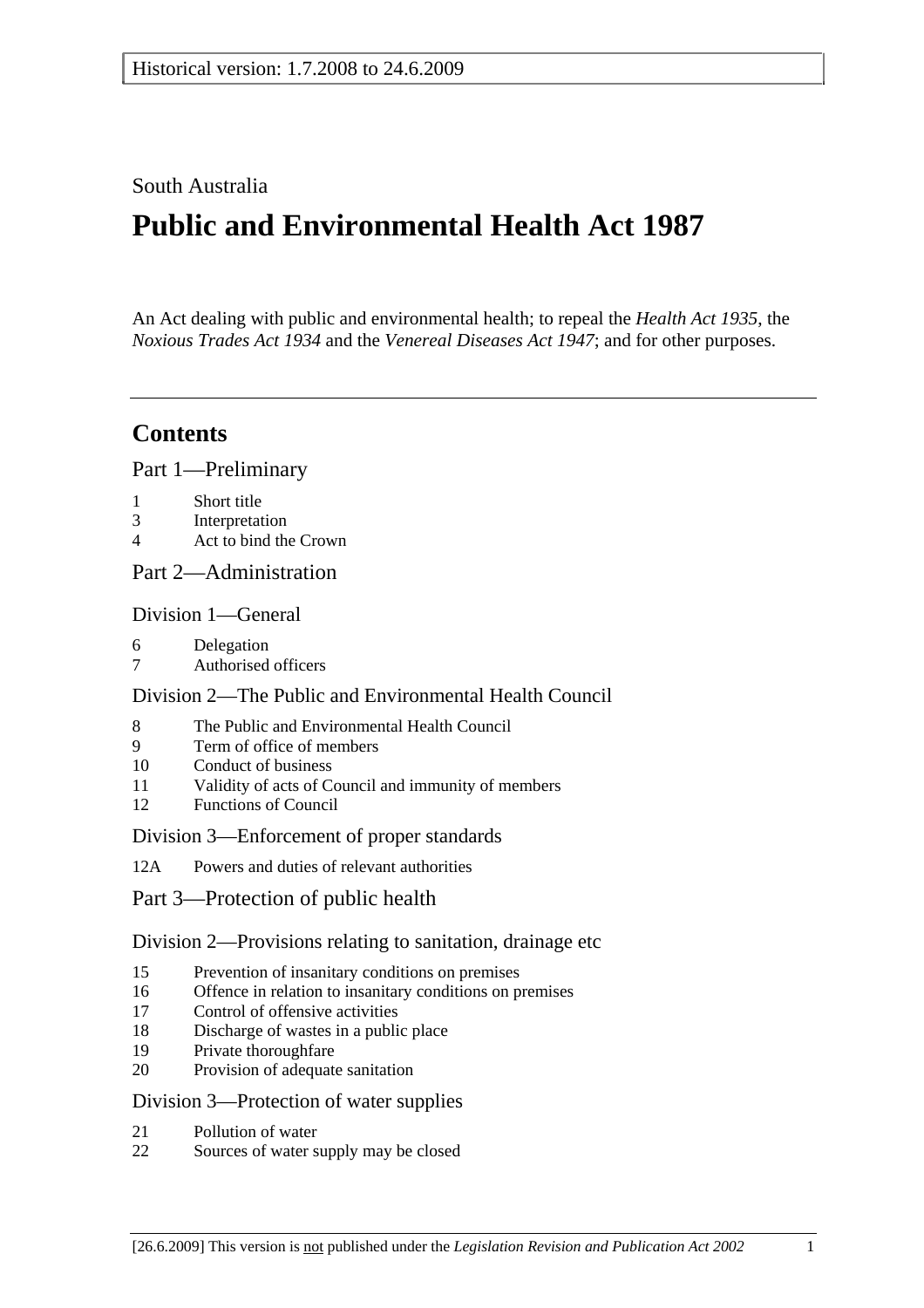#### Division 4—Action on default, recovery of costs etc

- 23 Action on default
- 24 Recovery of costs by one person from another

#### Division 5—Appeals

- 25 Grounds for, and manner of, appeal
- 26 Constitution of special committee
- 27 Proceedings of review committee
- 28 Determination of an appeal
- 29 Further appeal

### Part 4—Notifiable diseases and the prevention of infection

#### Division 1—Notification of diseases

30 Notification

#### Division 2—Examination and treatment of diseases

- 31 Power of Chief Executive to require a person to undergo an examination
- 32 Power of Chief Executive, in the interests of public health, to detain persons suffering from diseases
- 33 Power of Chief Executive to give directions to persons suffering from diseases
- 34 Right of appeal against a decision of a magistrate

### Division 3—Control and prevention of infection

- 35 Reporting to local councils
- 36 Action to prevent the spread of infection
- 37 Person infected with disease must prevent transmission to others

#### Part 5—Miscellaneous

- 38 Inspections etc
- 39 Councils may appoint officers of health
- 40 Immunity from liability
- 41 Power to require information
- 42 Confidentiality
- 42A Provision of certain information
- 43 Manner of giving notice
- 43A Person infested with vermin must prevent transmission to others
- 44 Reporting
- 45 Offences
- 46 Offences by bodies corporate
- 47 Regulations

#### Schedule 1—Notifiable diseases

## Schedule 2—Controlled notifiable diseases

## Schedule 3—Repeal of certain Acts and transitional provisions

1 Repeal of certain Acts

## Legislative history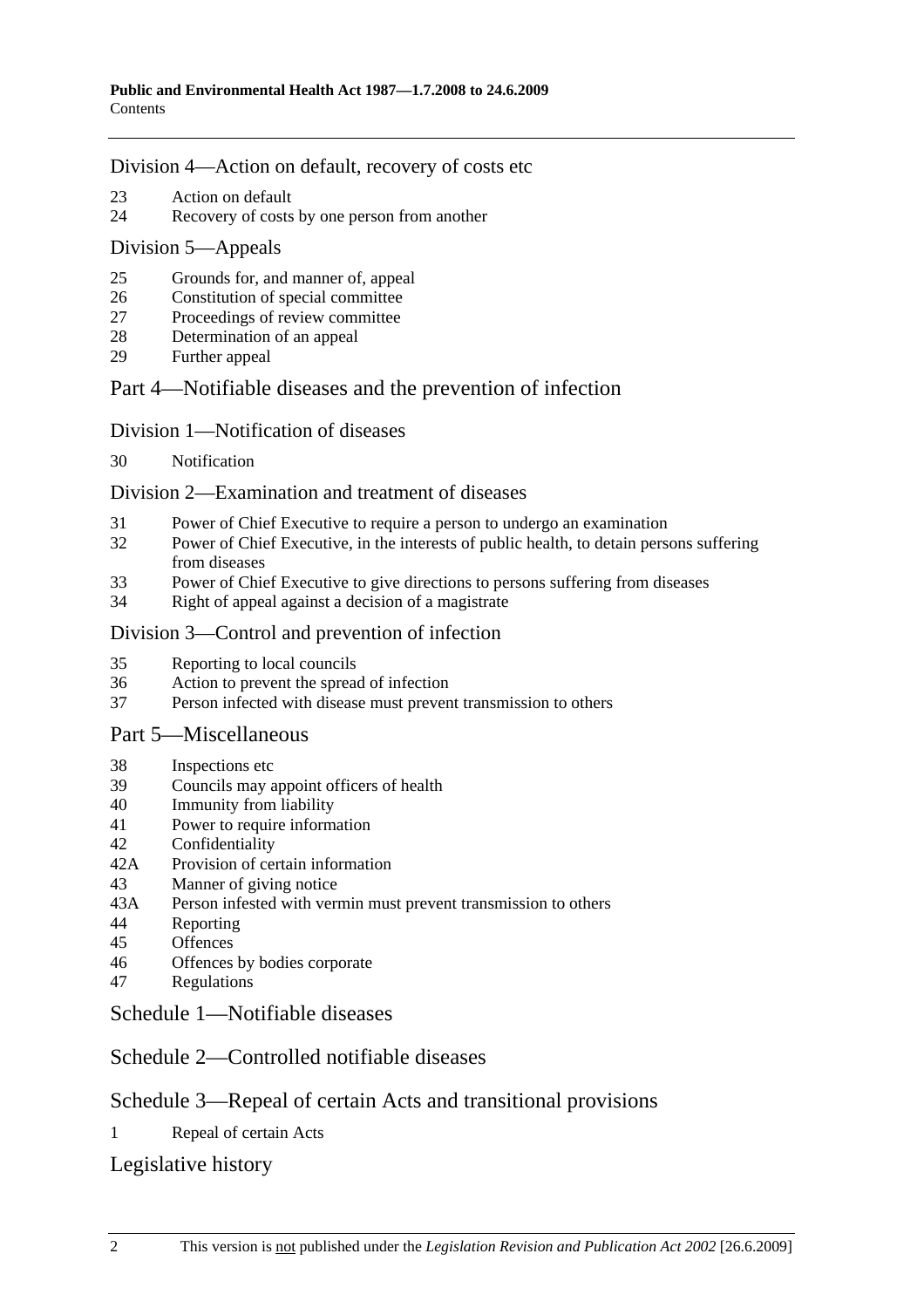Appendix—Divisional penalties and expiation fees

### **The Parliament of South Australia enacts as follows:**

## **Part 1—Preliminary**

#### **1—Short title**

This Act may be cited as the *Public and Environmental Health Act 1987*.

#### **3—Interpretation**

(1) In this Act, unless the contrary intention appears—

#### *the authority* means—

- (a) in relation to a local government area—the local council for that area; and
- (b) in relation to a part of the State that is not within a local government area the Minister,

(but where powers are withdrawn from a local council and vested in the Minister or the Minister is, by agreement with a local council, discharging duties of the council, a reference to the authority in relation to those powers or duties is a reference to the Minister rather than that council);

*authorised officer* means a person—

- (a) holding an appointment as an authorised officer under Part 2; or
- (b) authorised by the Minister to exercise the powers of an authorised officer under this Act;

*building* includes a structure;

*Chief Executive* means the Chief Executive of the Department and includes a person for the time being acting in that position;

*child* means a person under the age of 16 years;

*controlled notifiable disease* means—

- (a) a notifiable disease included in Schedule 2; or
- (b) a notifiable disease prescribed by regulation to be a controlled notifiable disease;

*controlling authority* means a controlling authority constituted under the *Local Government Act 1934*;

*the Council* means the Public and Environmental Health Council constituted under Part 2:

*the Department* means the department of the Minister to whom the administration of this Act is committed;

*director* of a body corporate includes any member of the governing body of the body corporate;

*local council* means a council constituted under the *Local Government Act 1934*;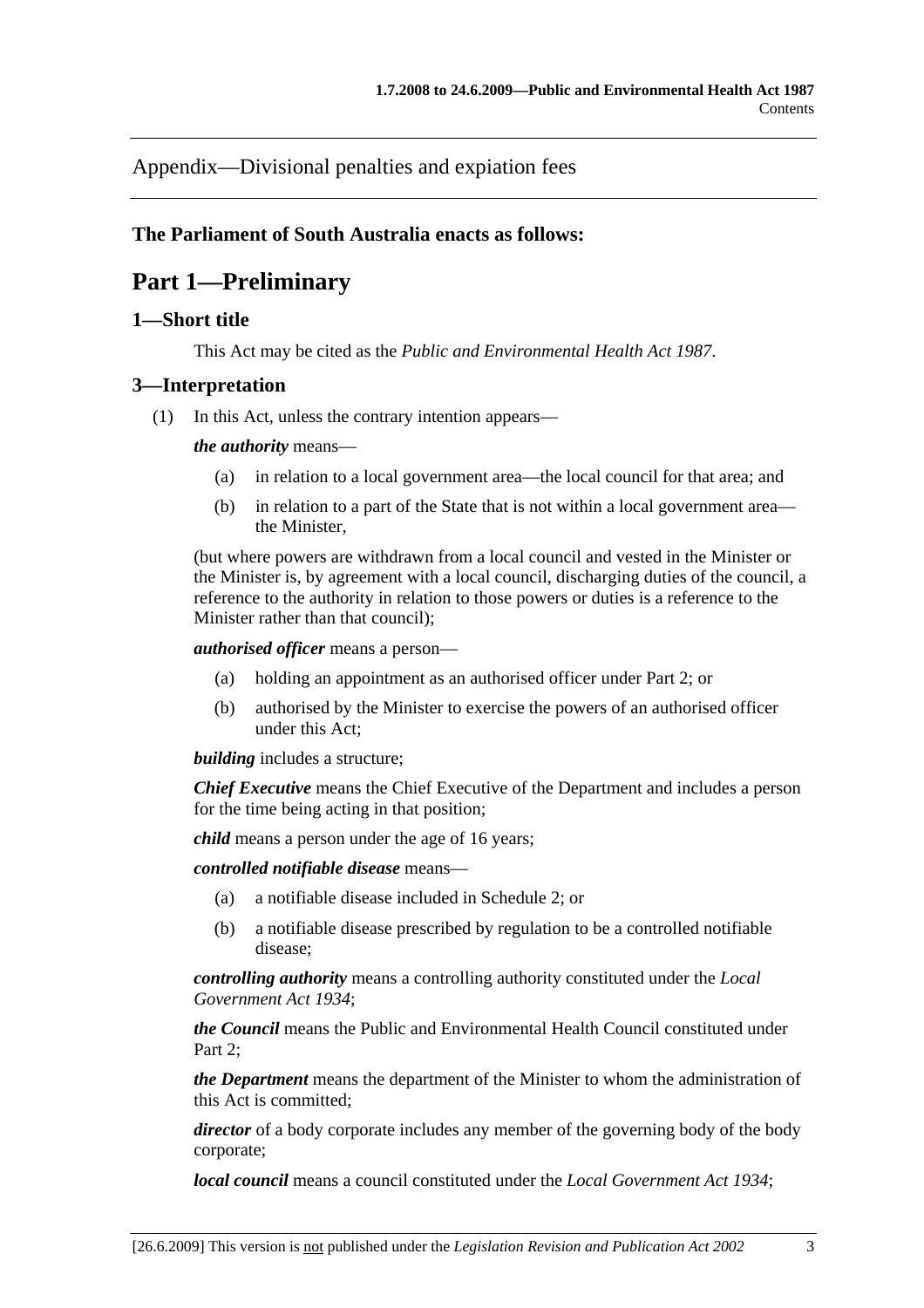*medical practitioner* means a legally qualified medical practitioner;

*notifiable disease* means—

- (a) a communicable disease included in Schedule 1; or
- (b) a communicable disease prescribed by regulation to be a notifiable disease;

*occupier*, in relation to premises, means a person who has, or is entitled to, possession or control of the premises and includes a person who is in charge of the premises;

*owner*, in relation to premises, includes an occupier of the premises;

*place of public assembly* includes a building (in public or private ownership) at which more than 20 persons gather on a regular or irregular basis;

*pollution*, in relation to water, connotes a degree of impurity that renders the water unfit for human consumption;

*premises* means—

- (a) any land, building or place (including a public place, or a movable building or structure); or
- (b) a part of premises;

*public place* includes a place to which the public ordinarily has access;

*refuse* includes rubbish and other forms of waste material;

*vehicle* includes an aircraft or vessel;

*vermin* includes lice, fleas and mites;

*waste control system* means any system that provides for the collection, treatment or disposal of human, commercial or industrial waste through—

- (a) a drainage or sewerage system; or
- (b) a system of pipes, pumps, appliances, plant or storage or treatment facilities that deals with the waste in solid or liquid form, or in a combination of both; or
- (c) a system that incorporates the use of biological, chemical or artificial means, or any combination of such means, to collect, treat or dispose of the waste, or any residues,

and includes any fixture, fitting, appliance, plant or process associated with any such system but does not include any system of a class excluded by regulation from the ambit of this definition;

*water supply* includes any natural or artificial accumulation or source of water.

- (2) Premises are in an insanitary condition if—
	- (a) the condition of the premises gives rise to a risk to health; or
	- (b) the premises are so filthy or neglected that there is a risk of infestation by rodents or other pests; or
	- (c) the condition of the premises is such as to cause justified offence to the owner of any land in the vicinity; or
	- (d) offensive material or odours are emitted from the premises; or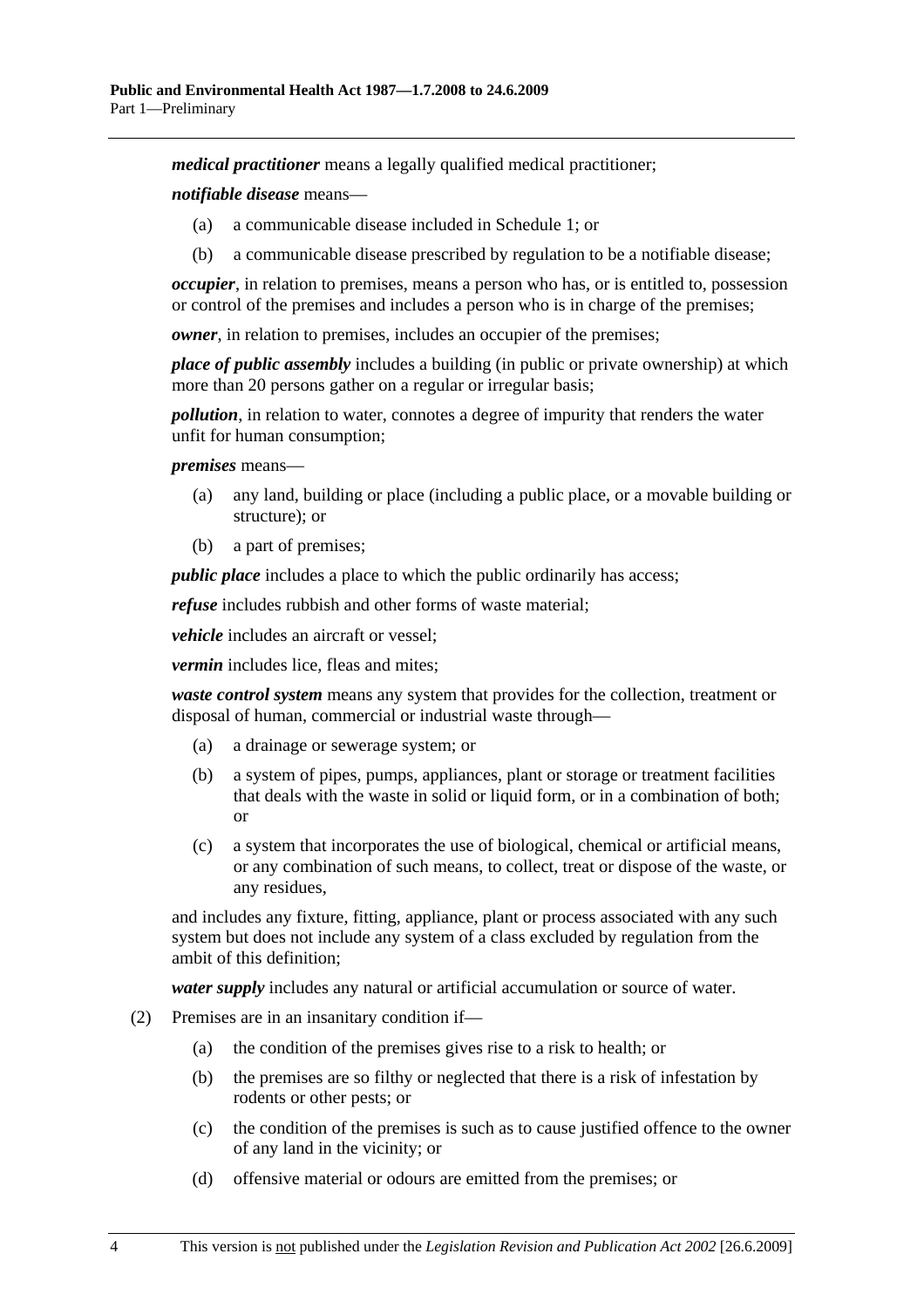(e) the premises are for some other reason justifiably declared by the authority to be in an insanitary condition.

**Note—** 

For definition of divisional penalties (and divisional expiation fees) see Appendix.

#### **4—Act to bind the Crown**

This Act binds the Crown.

## **Part 2—Administration**

### **Division 1—General**

#### **6—Delegation**

- (a1) The Minister may, by instrument in writing, delegate any of the Minister's powers or functions under this Act.
- (1) A local council may, by instrument in writing, delegate any of its powers or functions under this Act.
- (1aa) The Chief Executive may, by instrument in writing, delegate any of the Chief Executive's powers or functions under this Act.
- (1a) A power or function delegated under this section may, if the instrument of delegation so provides, be further delegated.
- (2) A delegation under this section—
	- (a) may be absolute or conditional; and
	- (b) does not derogate from the powers of the delegator to act in a matter; and
	- (c) is revocable at will.
- (3) No delegation may be made to a local council under this section without the concurrence of the local council.
- (4) The Minister or the Chief Executive must not revoke a delegation made to a local council under this section without first consulting with the local council.

#### **7—Authorised officers**

- (1) Authorised officers may be appointed by the Minister or a local council.
- (2) Subject to subsection (3), a person is not eligible for appointment as an authorised officer unless the person—
	- (a) holds qualifications approved by the Minister; or
	- (b) held, immediately before the commencement of this Act, an appointment as an officer or health surveyor under the *Health Act 1935*.
- (3) Where, in the opinion of the Minister, a local council cannot reasonably be expected to appoint a qualified person as an authorised officer, the local council may, with the consent of the Minister, appoint a person as an authorised officer even though he or she does not comply with subsection (2).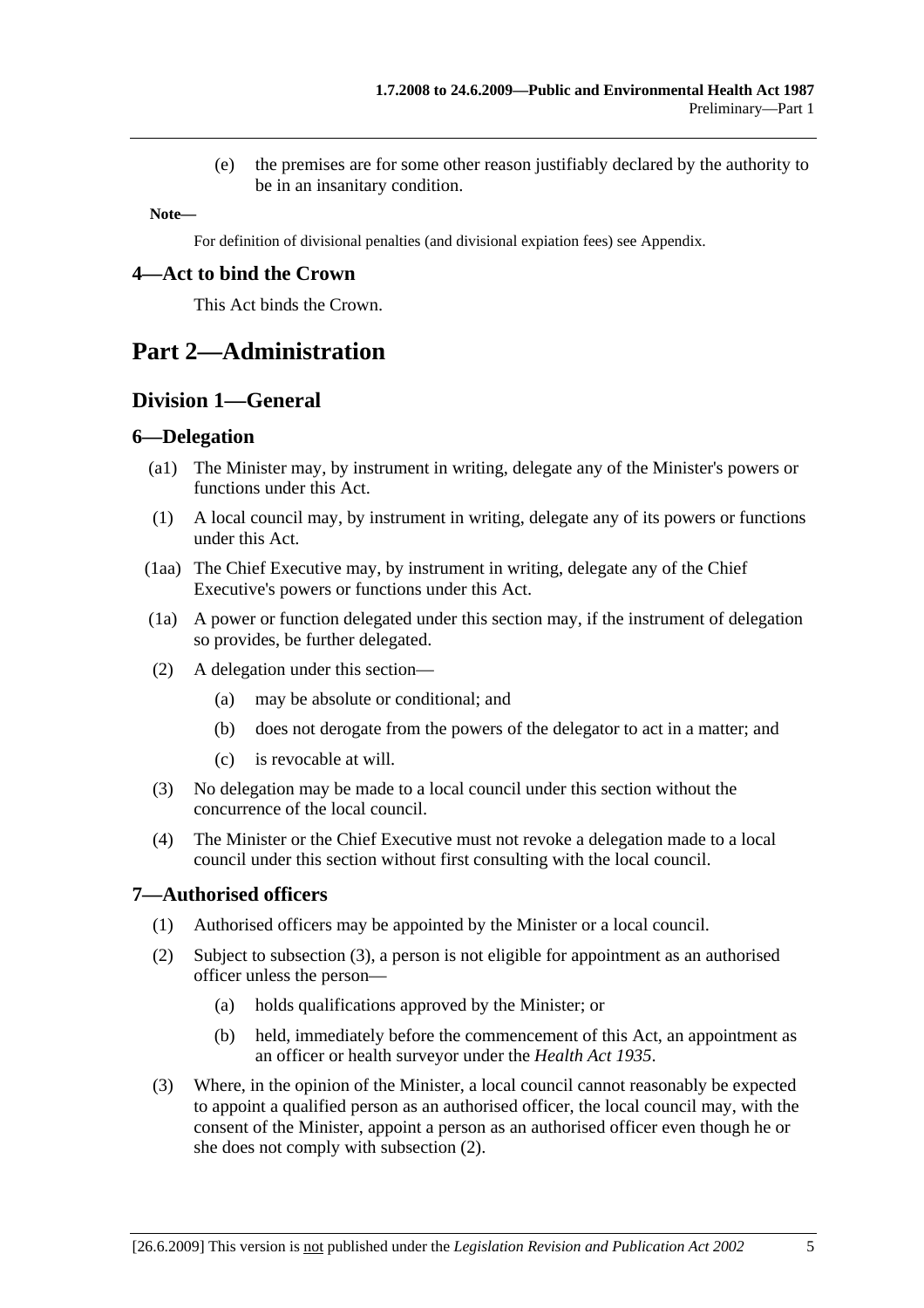- (4) The Minister must not appoint an officer or employee of a local council as an authorised officer unless the local council consents to the appointment.
- (5) Every authorised officer must be furnished with a certificate of authority and the certificate must be produced by the authorised officer on demand.

## **Division 2—The Public and Environmental Health Council**

#### **8—The Public and Environmental Health Council**

- (1) The Public and Environmental Health Council is established.
- (2) The Council will consist of six members appointed by the Governor, of whom—
	- (a) one (the presiding member) will be a member of the staff of the Department; and
	- (b) two will be persons selected by the Minister from a panel of five nominated by the Executive Council of the Local Government Association of South Australia; and
	- (c) two will be persons nominated by the Minister, being persons who are qualified in, and have extensive experience in, public and environmental health; and
	- (d) one will be an officer or employee of a local council, selected by the Minister from a panel of three nominated by the Australian Institute of Health Surveyors (South Australian Division).
- (3) Where the Minister, by notice in writing, requests a body to make nominations for the purposes of this section, and the body fails to make the nominations within the time allowed in the notice, a person may be appointed to the Council on the Minister's nomination and that member will be taken to have been appointed on the nomination of the body in default.
- (4) The Governor may appoint a suitable person to be the deputy of a member of the Council, and the deputy may, in the absence of that member, act as a member of the Council.
- (5) The provisions of this section relating to the qualification and nomination of a member extend to a deputy to that member.

#### **9—Term of office of members**

- (1) Subject to this section, a member of the Council will be appointed for a term of three years.
- (3) A member of the Council is, on the expiration of a term of office, eligible for reappointment.
- (4) The Governor may remove a member of the Council from office if the member—
	- (a) becomes mentally or physically incapable of carrying out official duties satisfactorily; or
	- (b) is guilty of neglect of duty or dishonourable conduct.
- (5) The office of a member of the Council becomes vacant if the member—
	- (a) dies; or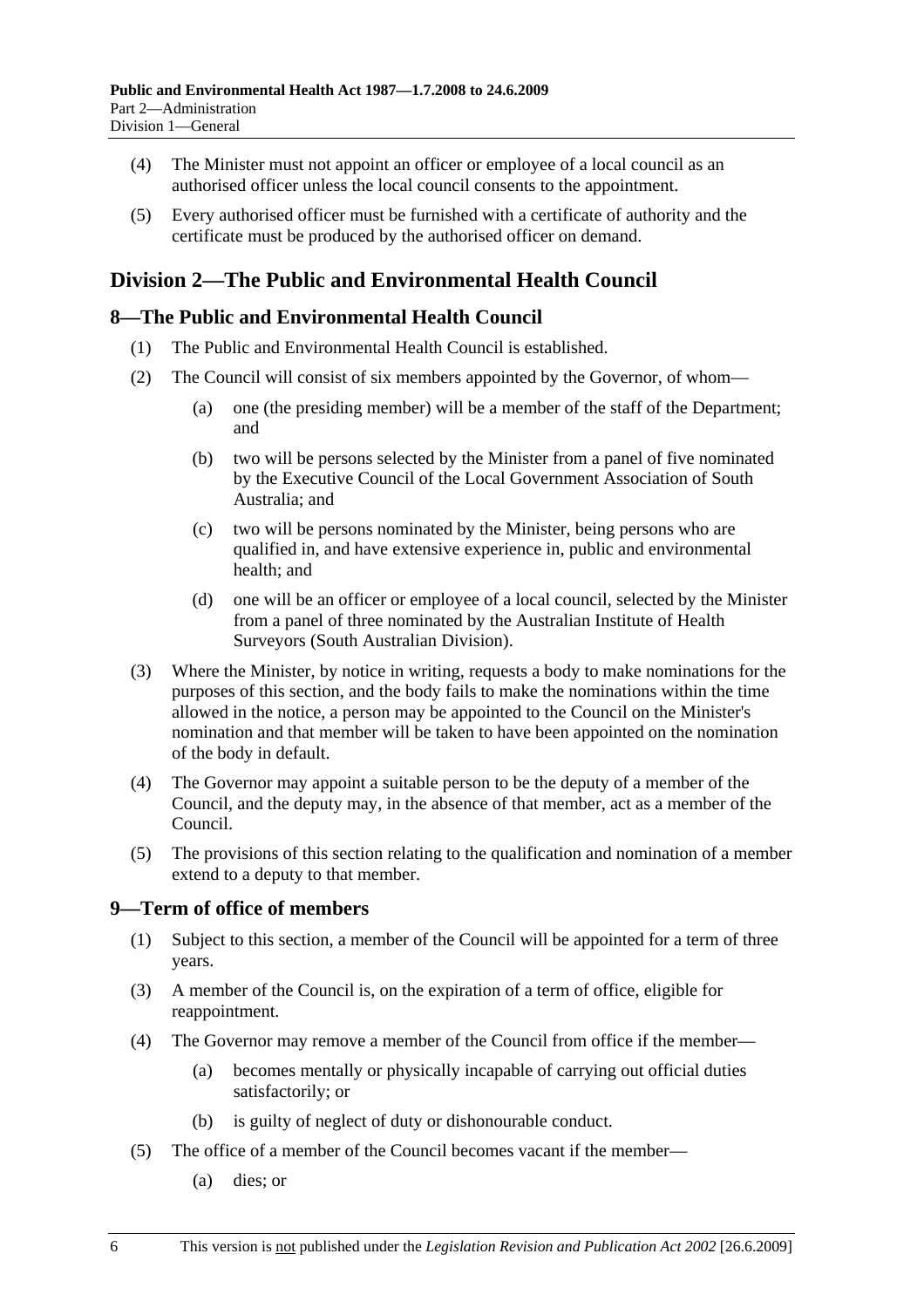- (b) completes a term of office and is not reappointed; or
- (c) resigns by written notice addressed to the Minister; or
- (d) is removed from office by the Governor pursuant to subsection (4).
- (6) On the office of a member of the Council becoming vacant, a person must be appointed to that office in accordance with this Act (but a person who is to fill a casual vacancy in the office of a member will only be appointed for the balance of the term of the person's predecessor).

#### **10—Conduct of business**

- (1) The presiding member will, if present at a meeting of the Council, preside at that meeting and, in the absence of that member, his or her deputy will preside.
- (2) If a person is not available to preside at a meeting of the Council in accordance with subsection (1), the members present may elect one of their number to preside at the meeting.
- (3) Four members constitute a quorum of the Council.
- (4) A decision carried by a majority of the votes cast by the members present at a meeting of the Council is a decision of the Council.
- (5) Each member present at a meeting of the Council is entitled to one vote on a question arising for decision at the meeting and, in the event of an equality of votes, the person presiding is entitled to a second, or casting, vote.
- (6) Subject to this Act, the business of the Council may be conducted in such manner as it determines.

#### **11—Validity of acts of Council and immunity of members**

- (1) An act or proceeding of the Council is not invalid by reason only of a vacancy in its membership or a defect in the appointment of a member.
- (2) No liability attaches to a member of the Council for an act or omission by that member or the Council in good faith in the exercise, performance or discharge, or purported exercise, performance or discharge, of the member's or the Council's powers, functions or duties under this Act.
- (3) A liability that would, but for subsection (2), lie against a member of the Council lies against the Crown.

#### **12—Functions of Council**

- (1) The functions of the Council are—
	- (a) to report (on its own initiative or at the request of the Minister or the Chief Executive) to the Minister or the Chief Executive on any matter relating to public or environmental health;
	- (b) to initiate, carry out or oversee programmes and activities designed to improve or promote public and environmental health;
	- (c) to promote or, with the approval of the Minister, conduct inquiries into any aspect of public and environmental health;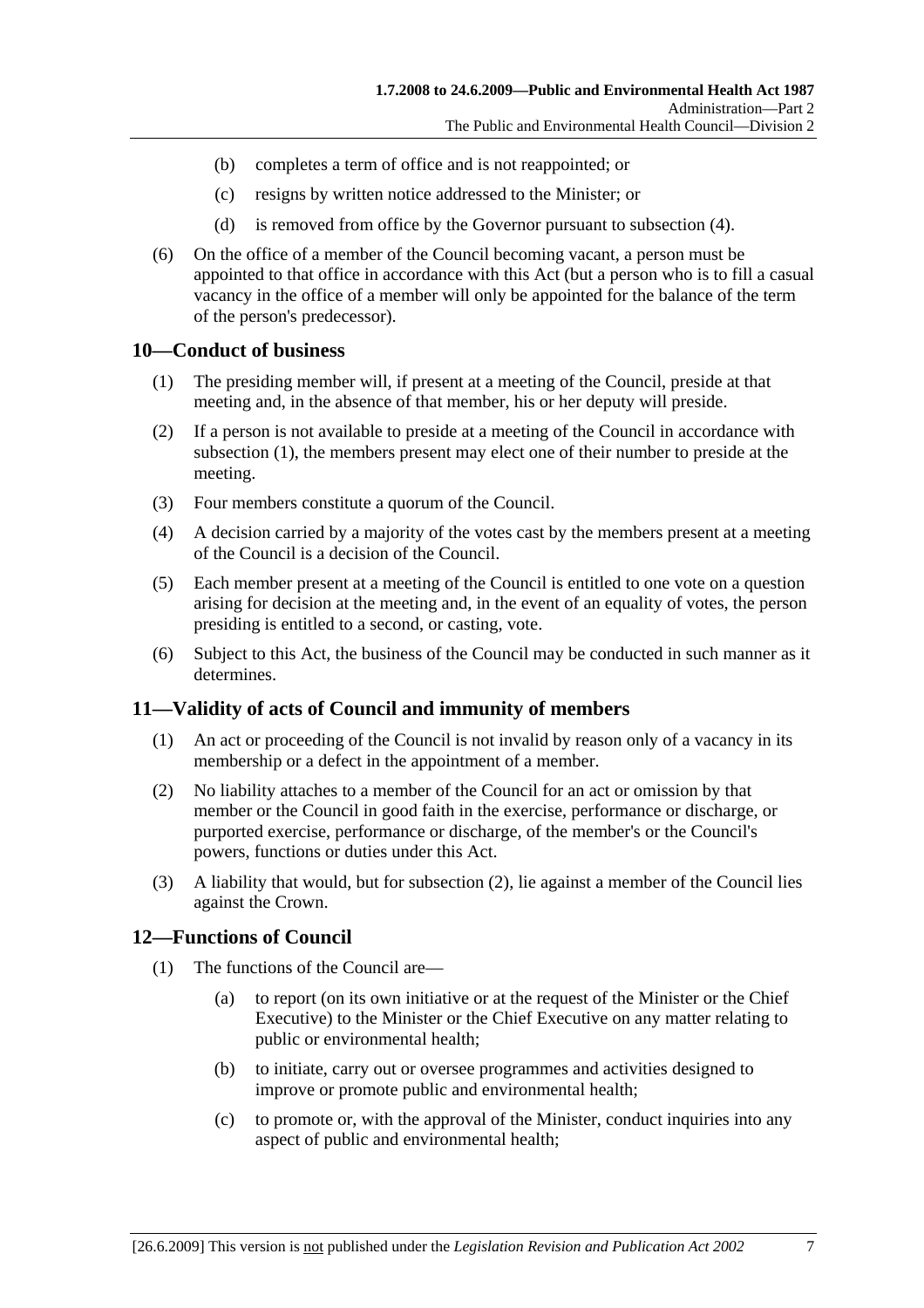- (d) to keep the operation, administration and enforcement of this Act under review and to recommend to the Minister any legislative or administrative change that appears necessary or appropriate;
- (e) to consider and report to the Minister on regulations proposed to be made under this Act;
- (f) to carry out any other function or duty assigned to the Council by the Minister or by or under this Act.
- (2) The Council may establish such committees and sub-committees as it thinks fit (which may, but need not consist of, or include, members of the Council) to advise it on any aspect of its functions under this Act.
- (3) The Council may, by instrument in writing, delegate any of its powers or functions under this Act.
- (4) A delegation under subsection (3)—
	- (a) may be absolute or conditional; and
	- (b) does not derogate from the powers of the Council itself; and
	- (c) is revocable at will.

### **Division 3—Enforcement of proper standards**

#### **12A—Powers and duties of relevant authorities**

- (1) It is the duty of the Minister—
	- (a) to promote proper standards of public and environmental health in the State generally; and
	- (b) without derogating from the powers of a local council under this Act (but subject to this section), to take adequate measures to ensure that the provisions of this Act are observed within the State.
- (2) Subject to this section, it is the duty of a local council—
	- (a) to promote proper standards of public and environmental health in its area; and
	- (b) to take adequate measures to ensure that the provisions of Part 3 are observed in its area; and
	- (c) to take reasonable steps—
		- (i) to prevent the occurrence and spread of notifiable diseases within its area; and
		- (ii) to prevent any infestation or spread of vermin, rodents or other pests within its area.
- (3) If, in the opinion of the Council, a local council has failed to discharge its duty under this section, the Council must consult with the local council in relation to the matter.
- (4) If, after taking action to comply with subsection (3), the Council considers that the matter remains unresolved, the Council may take such action as appears appropriate.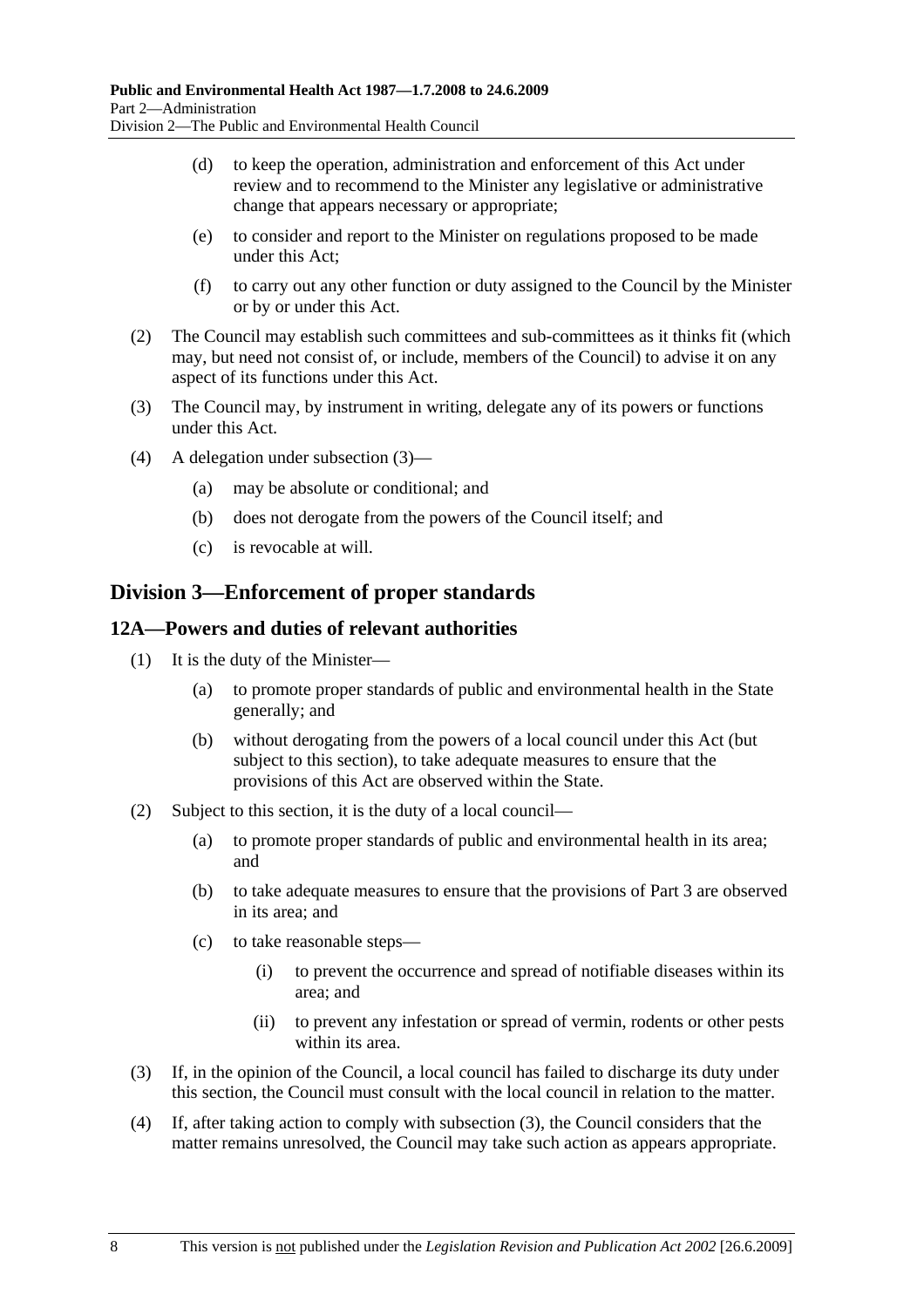- (5) Without limiting the generality of subsection (4), the Council may, by notice in the Gazette, withdraw powers from a local council and transfer them to the Minister.
- (6) Before taking action under subsection (5)—
	- (a) the Council must, by notice in writing—
		- (i) inform the local council of its proposed course of action (setting out the grounds on which that action is proposed); and
		- (ii) invite the local council to make written submissions in relation to the matter; and
	- (b) if the local council so requests in written submissions to the Council—the Council must discuss the matter with a delegation representing the local council.
- (7) The Council must, as soon as is reasonably practicable after publishing a notice under subsection (5), furnish the local council with written reasons for its decision.
- (8) The Minister may recover as a debt costs and expenses reasonably incurred in exercising powers transferred under subsection (5) from the local council from which the powers are withdrawn.
- (9) The Council may, by subsequent notice in the Gazette, revoke a notice under subsection  $(5)$ .
- (10) The Minister may agree to discharge on behalf of a local council any part of its duty under subsection (2).
- (11) An agreement under subsection (10) may be made subject to conditions and limitations.
- (12) Where the Minister enters into an agreement under subsection (10), the Minister is, to the extent contemplated by the agreement, vested with the powers of the local council in respect of which the agreement is made.
- (13) A breach of duty under this section does not give rise to any civil liability.

## **Part 3—Protection of public health**

## **Division 2—Provisions relating to sanitation, drainage etc**

#### **15—Prevention of insanitary conditions on premises**

- (1) If premises are in an insanitary condition, the authority may, by notice in writing, require an owner of the premises or any other person who is apparently responsible for causing the insanitary condition or allowing the insanitary condition to occur—
	- (a) to take specified action to improve the condition of the premises; or
	- (b) to desist from a specified activity to which the condition of the premises is apparently attributable.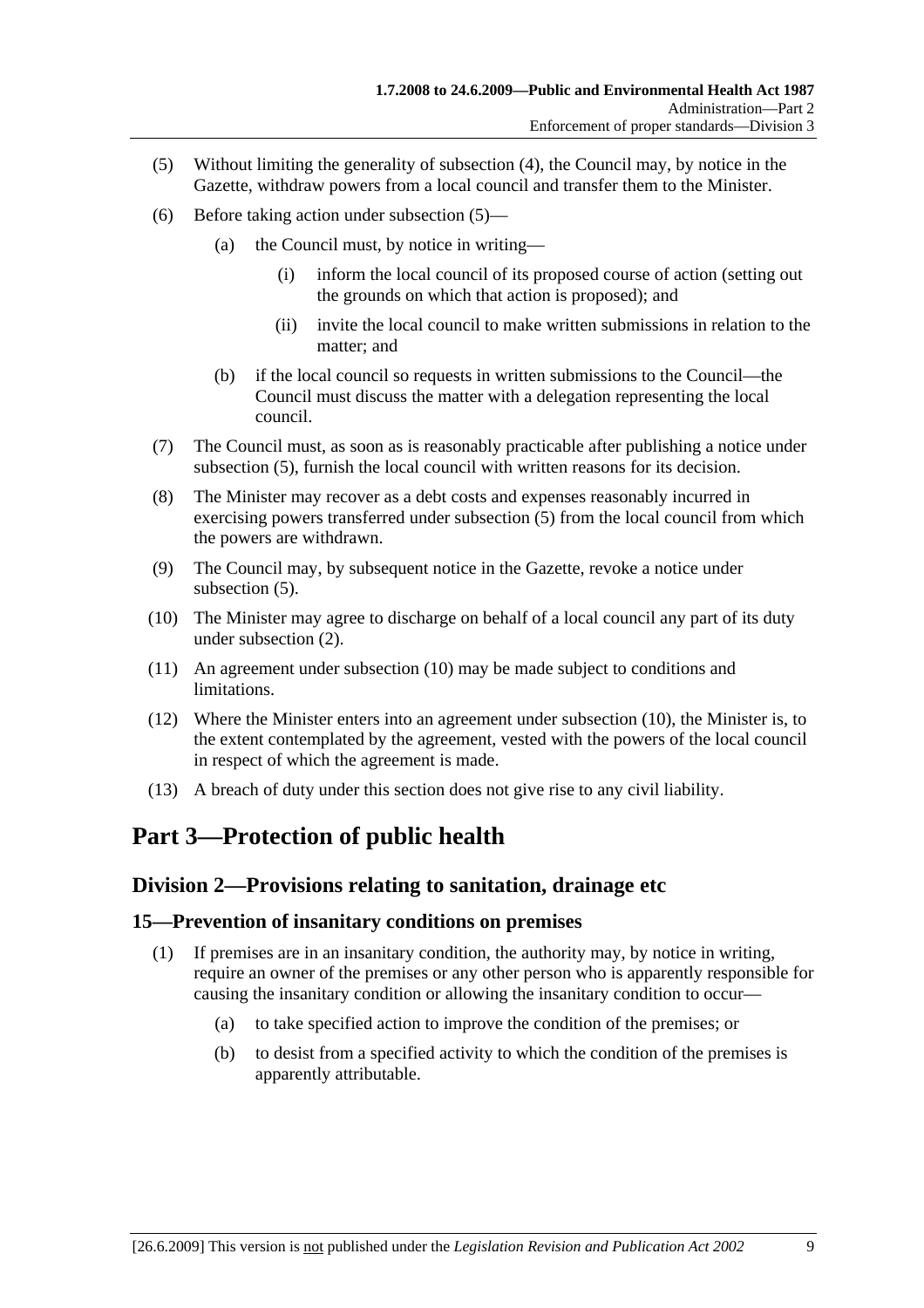- (2) If residential premises are, by reason of their insanitary condition, unfit for human habitation, the authority may include in a notice under subsection (1), a direction that, after a date specified in the notice, the premises must not be occupied until—
	- (a) specified action to render the premises fit for human habitation has been taken; and
	- (b) the authority is satisfied that the premises are fit for human habitation.
- (3) A person to whom a notice under subsection (1) is addressed shall not, without reasonable excuse, fail to comply with the notice.

Penalty: Division 5 fine.

Expiation fee: Division 6 fee.

- (4) Where a notice under subsection (1) includes a direction under subsection (2), the authority must have a copy of the notice affixed to a conspicuous part of the premises to which it relates.
- (5) A person shall not, knowing that a direction exists under subsection (2), occupy premises in contravention of that direction.

Penalty: Division 6 fine.

Expiation fee: Division 7 fee.

 (6) The authority may, by further notice in writing, vary or revoke a notice given under this section.

#### **16—Offence in relation to insanitary conditions on premises**

 (1) If premises are in an insanitary condition, any person who is responsible for causing the condition or allowing the condition to occur is guilty of an offence.

Penalty: Division 5 fine.

Expiation fee: Division 6 fee.

 (2) It is a defence to a charge for an offence against subsection (1) to prove that there is a reasonable excuse for the condition of the premises.

#### **17—Control of offensive activities**

- (1) If an activity—
	- (a) gives rise to a risk to health; or
	- (b) results in the emission of offensive material or odours,

the authority may, by notice in writing to the person responsible for the activity, require that person to desist from the activity or to observe requirements stipulated in the notice in relation to the carrying on of the activity.

 (2) A person who, without reasonable excuse, fails to comply with a notice under subsection (1) is guilty of an offence.

Penalty: Division 5 fine.

Expiation fee: Division 6 fee.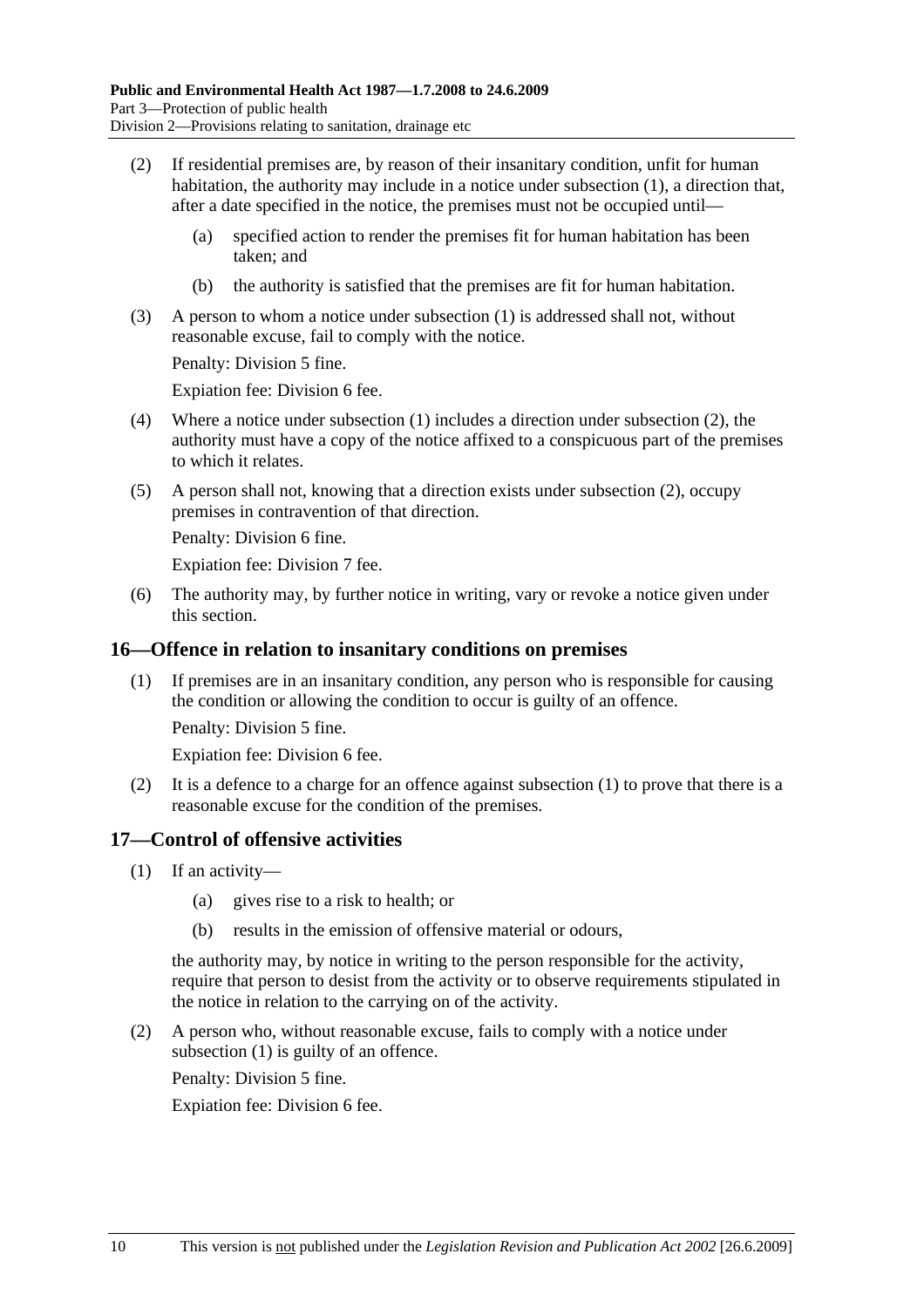#### **18—Discharge of wastes in a public place**

- (1) A person who discharges waste into a public place is guilty of an offence. Penalty: Division 3 fine.
- (2) A person who, without lawful permission, discharges waste into premises of which he or she is not an owner is guilty of an offence.

Penalty: Division 3 fine.

- (3) The authority may, by notice in writing, require the owner to take specified action (immediately or within a period specified in the notice)—
	- (a) to prevent the discharge or potential discharge of waste from those premises into a public place or other premises; or
	- (b) to remove waste discharged by the owner into a public place or other premises.
- (4) A person to whom a notice under subsection (3) is addressed shall not, without reasonable excuse, fail to comply with the notice.

Penalty: Division 3 fine.

Expiation fee: Division 6 fee.

 (5) The authority may, by further notice in writing, vary or revoke a notice given under this section.

#### **19—Private thoroughfare**

 (1) The owner of a private thoroughfare shall keep the thoroughfare clean and free of refuse.

Penalty: Division 6 fine.

Expiation fee: Division 7 fee.

- (2) Where the owner of a private thoroughfare fails to comply with subsection (1), the authority may, by notice in writing, require the owner to take specified action to remedy the default within such time as the authority allows in the notice.
- (3) A person to whom a notice under subsection (2) is addressed shall not, without reasonable excuse, fail to comply with the notice.

Penalty: Division 6 fine.

Expiation fee: Division 7 fee.

- (4) The authority may, by further notice in writing, vary or revoke a notice given under this section.
- (5) In this section—

*private thoroughfare* means a private street, road, lane, footway, alley, court or thoroughfare that the public is allowed to use.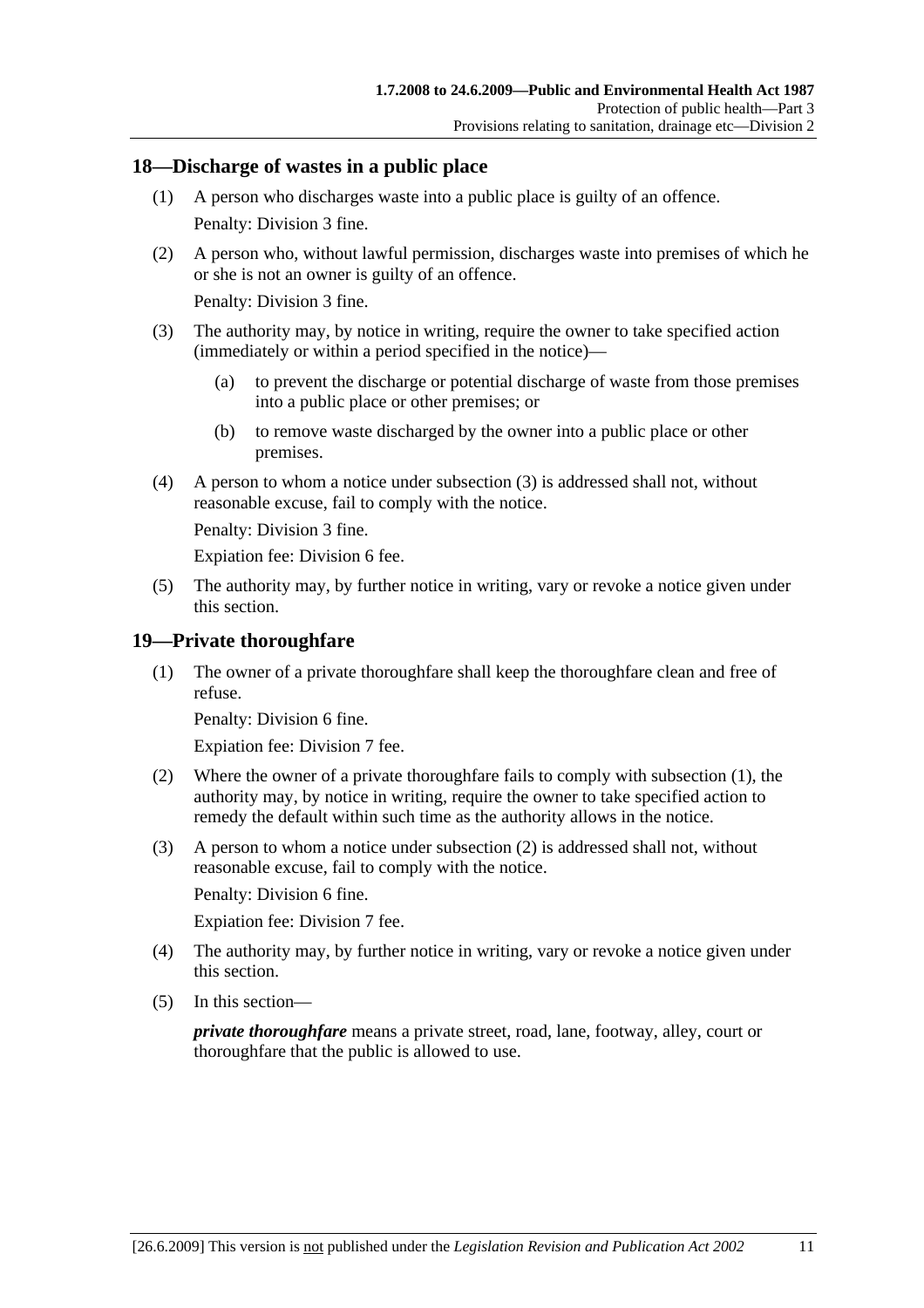#### **20—Provision of adequate sanitation**

- (1) Where the authority is of the opinion that premises have inadequate facilities for sanitation or personal hygiene, the authority may, by notice in writing, require an owner of the premises to take such action as the authority thinks necessary, and specifies in the notice, to provide adequate facilities within such time, and in such manner, as is specified in the notice.
- (2) A person to whom a notice under subsection (1) is addressed shall not, without reasonable excuse, fail to comply with the notice.

Penalty: Division 6 fine.

Expiation fee: Division 7 fee.

- (3) The authority may, by further notice in writing, vary or revoke a notice given under this section.
- (4) The owner of a building that is used as a place of public assembly shall keep the building clean and properly ventilated.

Penalty: Division 6 fine.

Expiation fee: Division 7 fee.

## **Division 3—Protection of water supplies**

#### **21—Pollution of water**

- (1) A person who pollutes a water supply is guilty of an offence. Penalty: Division 1 fine.
- (2) If the authority is of the opinion that a water supply may become polluted in consequence of a particular activity, the authority may, by notice in writing addressed to the person responsible for the activity, require the person—
	- (a) to take specified action to prevent pollution of the water supply within such time as the authority specifies in the notice; or
	- (b) to desist from the activity.
- (3) A person to whom a notice under subsection (2) is addressed shall not, without reasonable excuse, fail to comply with the notice.

Penalty: Division 1 fine.

- (4) The authority may, by further notice in writing, vary or revoke a notice given under this section.
- (5) This section does not apply to, or in relation to—
	- (a) the pollution of water supply that is authorised by or under the *Water Resources Act 1990*;
	- (b) a person in relation to the pollution of a water supply if that person is exempted by or under the *Water Resources Act 1990* from the operation of Division 2 of Part 5 of that Act in relation to the pollution of that water supply;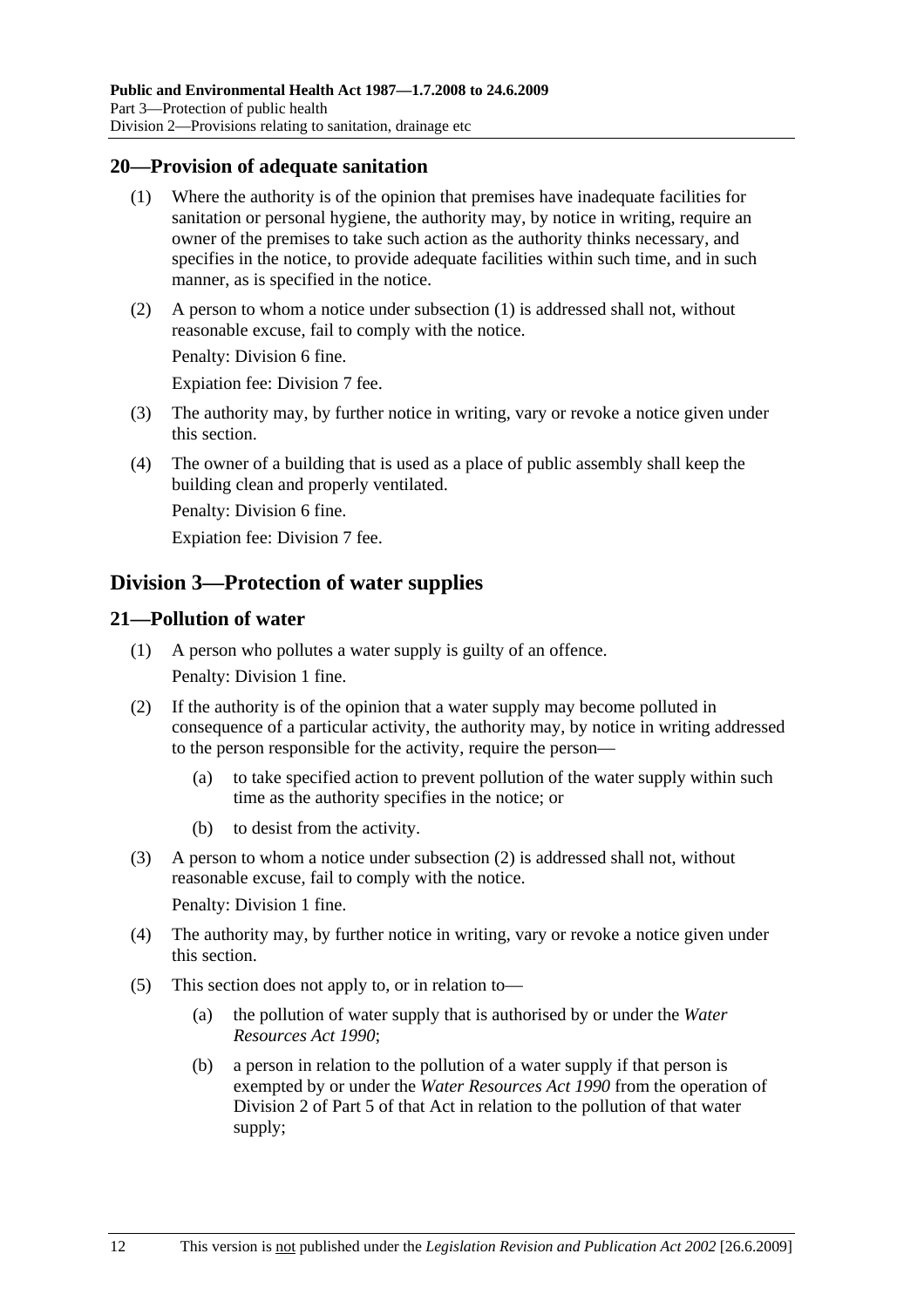(c) the pollution of a water supply if the pollution does not constitute an offence under the *Water Resources Act 1990* because of a regulation under that Act declaring that the Act, or a particular provision of the Act, does not apply to, or in relation to, the water supply.

## **22—Sources of water supply may be closed**

- (1) If the authority is of the opinion that a water supply is polluted and that action is necessary under this subsection to prevent human consumption of the water, it may, by notice published in the Gazette, restrict or prohibit the taking of water from that water supply, or the use of water taken from that water supply, for human consumption.
- (2) A person, knowing that a notice has been given under subsection (1), shall not, without reasonable excuse, contravene the notice.

Penalty: Division 4 fine.

 (3) The authority may, by further notice in the Gazette, vary or revoke a notice given under this section.

## **Division 4—Action on default, recovery of costs etc**

#### **23—Action on default**

- (1) Where the requirements of a notice under this Part are not complied with, the authority may cause the requirements to be carried out.
- (2) A person authorised to do so by the authority may enter premises at any reasonable time for the purposes of carrying out the requirements of a notice, but shall not break into the premises unless authorised to do so by warrant of a justice.
- (3) A justice may issue a warrant under subsection (2) if satisfied, by affidavit or other sworn evidence, that the warrant is reasonably required in the circumstances of the case.
- (4) The authority may recover the costs and expenses reasonably incurred in exercising the powers under subsection (1) from the person who failed to comply with the notice, as a debt.
- (5) Any costs and expenses reasonably incurred in exercising powers under subsection (1) in respect of land will be a charge against the land and may be recovered as if they were rates in arrear.

#### **24—Recovery of costs by one person from another**

Where—

- (a) a person is required by a notice under this Part to take any action; and
- (b) the circumstances out of which the requirement arose are attributable to the act or default of another,

the person may recover the amount of the costs and expenses reasonably incurred in complying with the notice from that other person as a debt.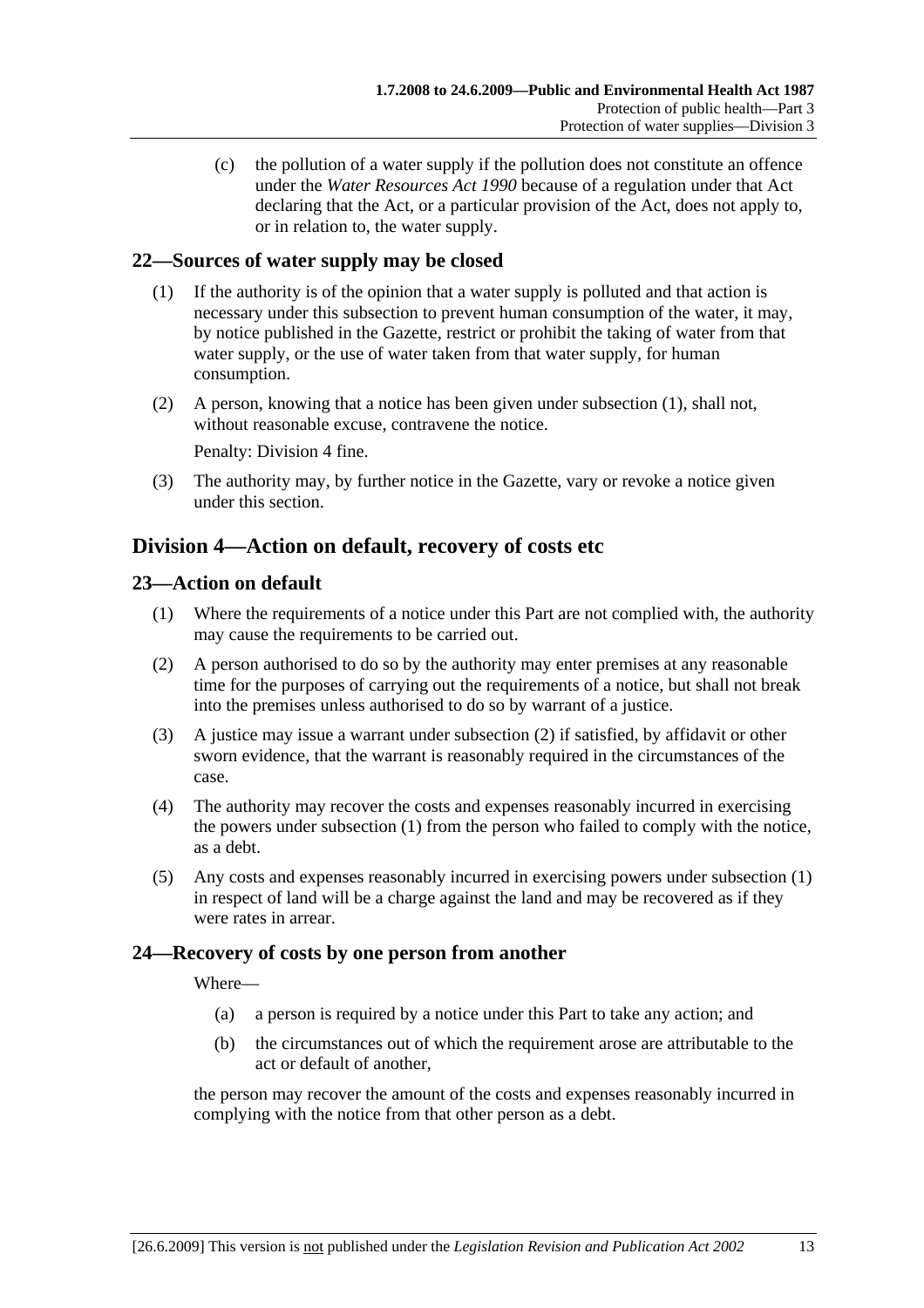## **Division 5—Appeals**

#### **25—Grounds for, and manner of, appeal**

- (1) A person may appeal against a requirement imposed under this Part.
- (2) An appeal under this section lies to the Council and must be instituted by a written notice of appeal setting out, in detail, the grounds of appeal.
- (3) An appeal must be instituted within 14 days of the requirement being imposed under this Part unless the Council, in its discretion, allows an extension of time for instituting the appeal.
- (4) Subject to a determination by the Council to the contrary in relation to a particular appeal, where an appeal has been instituted, the requirement appealed against is suspended until the appeal has been determined or withdrawn.
- (5) An appeal under this section is to be conducted as a full review of the matter to which the appeal relates.
- (6) An appeal under this section must be dealt with as expeditiously as possible.

#### **26—Constitution of special committee**

- (1) An appeal will be heard and determined by a review committee, constituted by the Council, consisting of—
	- (a) the member of the staff of the Department appointed to the Council (who will preside); and
	- (b) one of the members of the Council who were appointed on the nomination of the Local Government Association of South Australia; and
	- (c) either one of the members of the Council who were appointed on the nomination of the Minister on account of their qualifications and experience in public and environmental health or the member of the Council appointed on the nomination of the Australian Institute of Health Surveyors (South Australian Division).
- (2) A decision in which two members of a review committee concur is a decision of the Council and takes effect without further action by the Council.

#### **27—Proceedings of review committee**

- (1) For the purposes of dealing with an appeal, a review committee may adopt such procedures as it thinks appropriate.
- (2) A party is entitled to appear personally or, with leave of the committee, by representative, in proceedings before a review committee.
- (3) A review committee may proceed to determine an appeal in the absence of a party if the party has had notice of the time and place of the proceedings and fails to appear.
- (4) In any proceedings before a review committee, the review committee is not bound by the rules of evidence but may inform itself upon any matter relating to the proceedings in such manner as it thinks fit.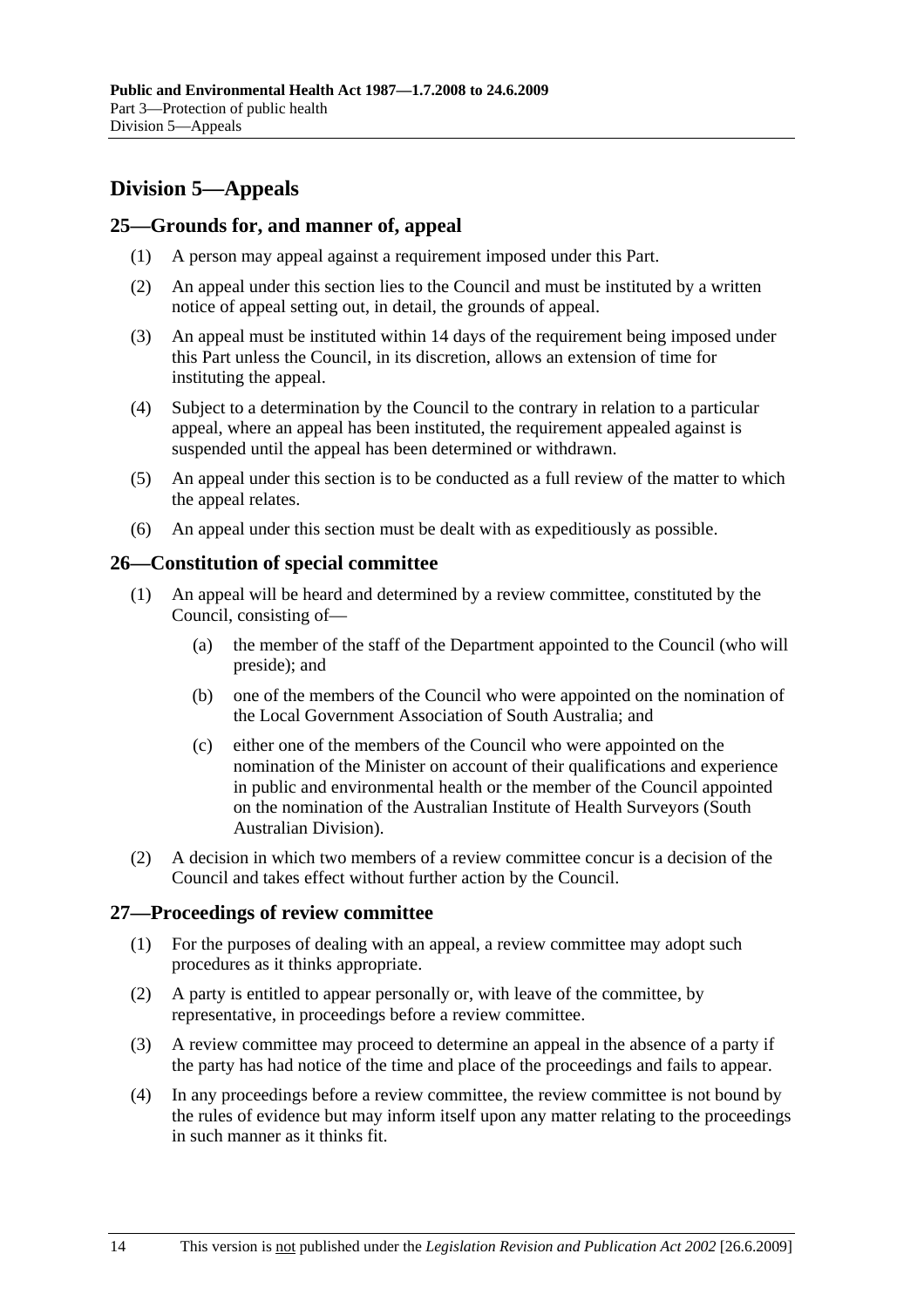#### **28—Determination of an appeal**

Upon hearing an appeal, a review committee may—

- (a) revoke the requirement appealed against and, where appropriate, discharge any notice given to the appellant;
- (b) substitute any requirement or notice that could have been made or given in the first instance;
- (c) dismiss the appeal;
- (d) refer the matter back to the authority for re-consideration;
- (e) make an order for costs;
- (f) make any ancillary order that the committee thinks fit.

#### **29—Further appeal**

- (1) A right of appeal exists to the Administrative and Disciplinary Division of the District Court against a decision of the Council under this Division.
- (1a) An appeal must be instituted within 14 days of the decision of the Council.

## **Part 4—Notifiable diseases and the prevention of infection**

## **Division 1—Notification of diseases**

#### **30—Notification**

- (1) Where a medical practitioner or person of a class prescribed by regulation suspects that a person is suffering from or has died from a notifiable disease, the medical practitioner or person of a prescribed class—
	- (a) shall as soon as practicable and, in any event, within three days of forming that suspicion, report the case to the Department; and
	- (b) shall furnish the Department with such further information as the Department may require.

Penalty: Division 7 fine.

Expiation fee: Division 8 fee.

- (2) A report under subsection (1)—
	- (a) must be made in a manner and form determined by the Department; and
	- (b) must be accompanied by the required information.
- (3) On the receipt of a report under subsection (1) that relates to a person in a local government area, the Department must, where there is an immediate threat to public health in the area, immediately communicate the contents of the report to the local council for the area.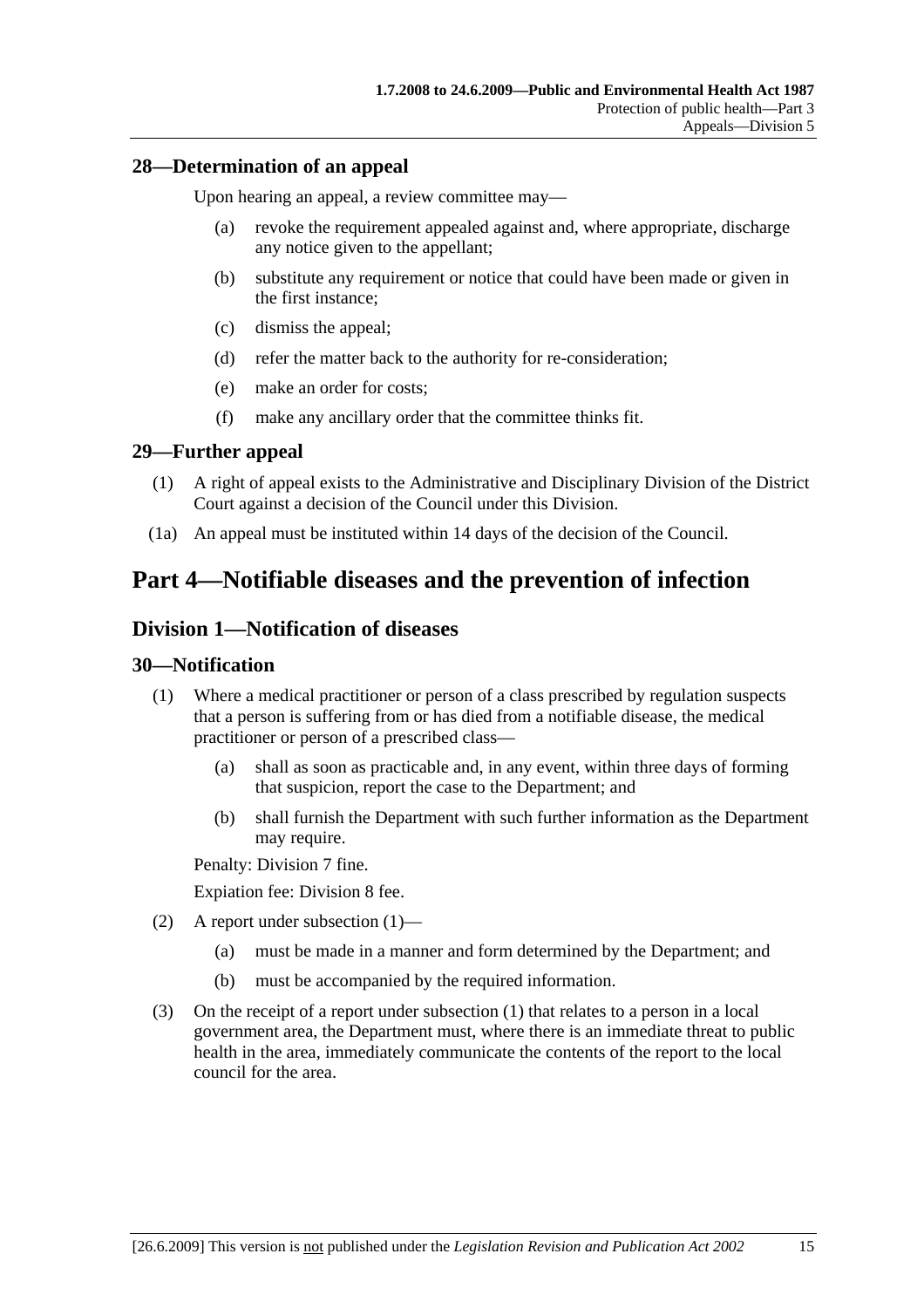- (4) A medical practitioner (other than a person of a class prescribed by regulation) who suspects that a person is suffering from a notifiable disease is not required to make a report under subsection (1) with respect to that case if the practitioner knows or reasonably believes that a report has already been made to the Department by another medical practitioner who is or who has been responsible for the treatment of that person.
- (5) A medical practitioner or person of a class prescribed by regulation who makes a report to the Department in accordance with this section is, subject to any prescribed exception, entitled to be paid the prescribed fee.
- (6) No civil liability arises from a statement made honestly and without malice in a report under this section.

## **Division 2—Examination and treatment of diseases**

#### **31—Power of Chief Executive to require a person to undergo an examination**

- (1) Where the Chief Executive has reasonable grounds to suspect that a person is or may be suffering from a controlled notifiable disease, the Chief Executive may, by notice in writing addressed to the person, require the person to present himself or herself for examination by a medical practitioner at such time and place as is specified in the notice.
- (2) If a person who has been served with a notice under subsection (1) fails to comply with the notice, a magistrate may issue a warrant for the apprehension and examination of that person.
- (3) Reasonable force may be exercised in the execution of a warrant under subsection (2).
- (4) A person apprehended in pursuance of a warrant may be detained for a period not exceeding 48 hours for the purpose of examination.
- (5) Where—
	- (a) a person is examined pursuant to this section; and
	- (b) the examination discloses that the person is not suffering from a controlled notifiable disease,

the person is entitled to reasonable compensation from the Department for costs and expenses directly incurred by the person in attending for the examination.

(6) Compensation payable under subsection (5) may be recovered as a debt.

### **32—Power of Chief Executive, in the interests of public health, to detain persons suffering from diseases**

- (1) Where—
	- (a) a medical practitioner has certified that a person is suffering from a controlled notifiable disease; and
	- (b) the Chief Executive is of the opinion that in the interests of public health the person should be kept at a suitable place of quarantine,

a magistrate may, on the application of the Chief Executive, issue a warrant for the detention of the person at a suitable place of quarantine.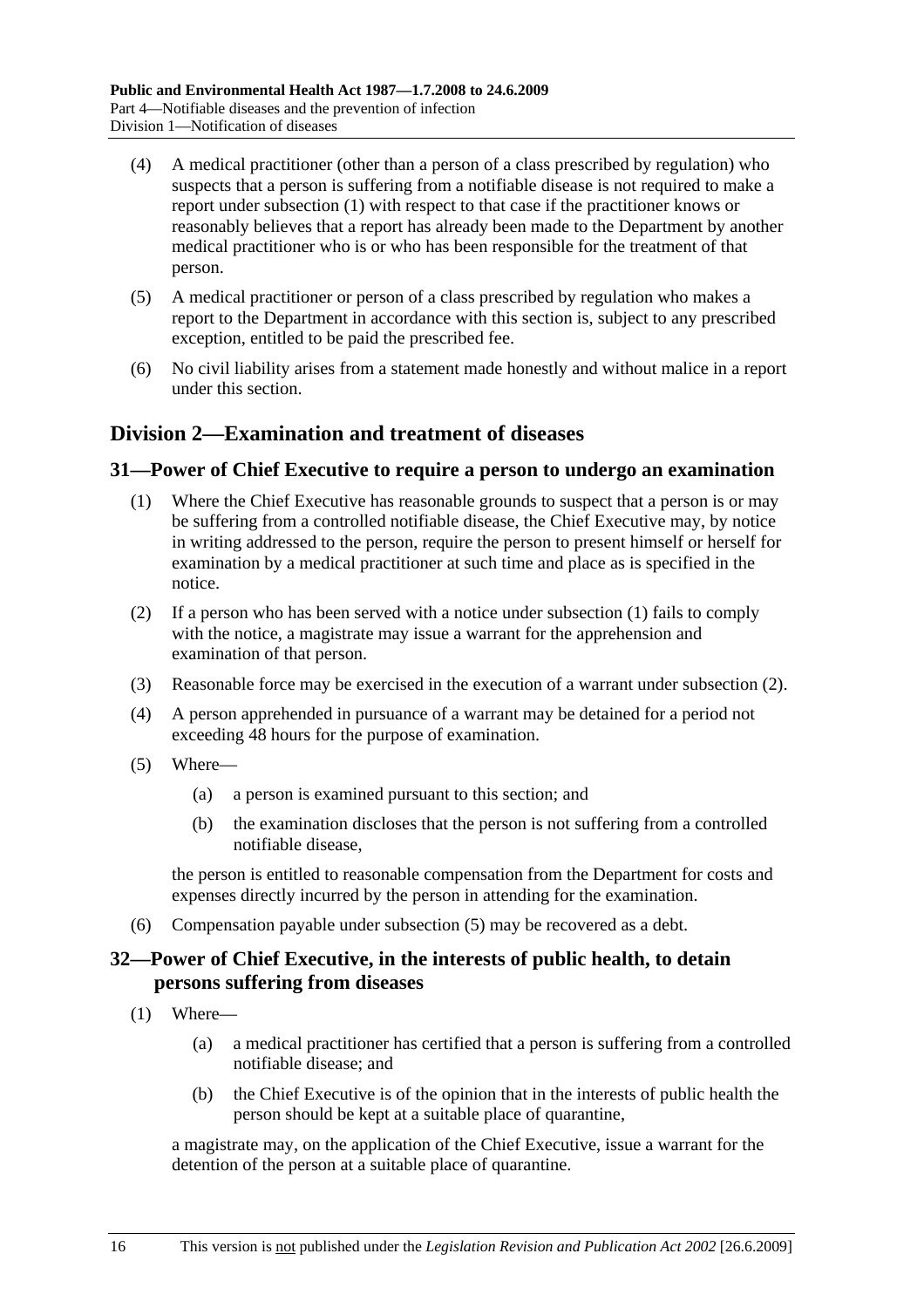- (2) An application for a warrant under subsection (1) may, in an emergency, be made by telephone.
- (3) A person held in detention under subsection (1) must be given a notice setting out the reason for his or her detention and such other information as may be prescribed.
- (4) A person may not be held in detention under subsection (1) for more than 72 hours unless—
	- (a) the Chief Executive applies to a magistrate for an extension of the period of detention; and
	- (b) the magistrate, after considering any representations made by or on behalf of the person under detention, extends the period of detention.
- (5) Subject to subsection (6), a person must not be detained under this section for more than six months.
- (6) A person may be detained for more than six months on the authorisation of a Supreme Court judge.
- (7) A person who is being detained pursuant to the decision of a magistrate under subsection (4) or the authorisation of a Supreme Court judge under subsection (6) must be examined by a medical practitioner at intervals not exceeding—
	- (a) four weeks; or
	- (b) such shorter period or periods as the magistrate or judge may determine having regard to the nature of the particular notifiable disease and the extent of the infection.
- (8) An examination under subsection (7) is not to proceed if the person objects to being examined.

### **33—Power of Chief Executive to give directions to persons suffering from diseases**

- (1) Where—
	- (a) a medical practitioner has certified that a person is suffering from a controlled notifiable disease; and
	- (b) the Chief Executive is of the opinion that the person should take or refrain from certain action to prevent the risk of infection spreading to others,

the Chief Executive may, by notice in writing, give appropriate directions to the person.

- (2) The directions that may be given to a person under subsection (1) include—
	- (a) a direction that the person reside at a specified place;
	- (b) a direction that the person place himself or herself under the supervision of a member of the staff of the Department or a medical practitioner nominated by the Chief Executive and obey the reasonable directions of that person;
	- (c) a direction that the person submit himself or herself to examination by a medical practitioner at such intervals as the Chief Executive may require;
	- (d) a direction that the person refrain from performing specified work or any work other than specified work;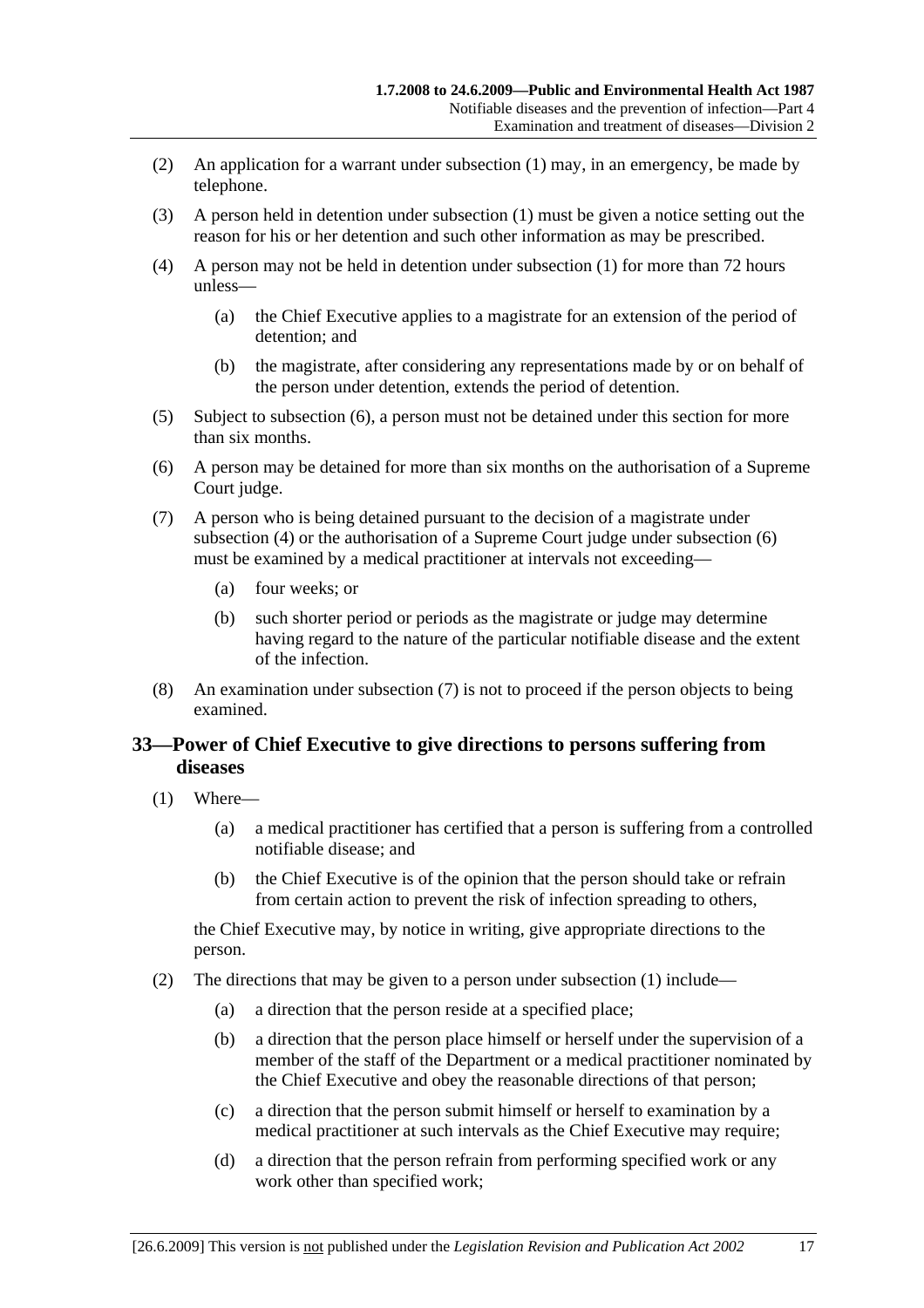- (e) such other directions as to the person's conduct or supervision that the Chief Executive considers should apply in order to prevent the spread of infection.
- (3) A person to whom a direction is given under this section may apply to a magistrate for a review of the direction.
- (4) On a review under subsection (3), the magistrate may—
	- (a) confirm, vary or quash the direction;
	- (b) make any further or other direction.
- (5) A person who, without reasonable excuse, contravenes or fails to comply with a direction under this section is guilty of an offence.

Penalty: Division 5 fine.

Expiation fee: Division 6 fee.

- (6) If a person fails to comply with a direction under this section, a magistrate may issue a warrant for the apprehension of that person.
- (7) A person apprehended in pursuance of a warrant must be brought as soon as practicable before the magistrate who may—
	- (a) add to, or vary, the directions; or
	- (b) issue a warrant for the detention of the person under this Part in a place of quarantine.

#### **34—Right of appeal against a decision of a magistrate**

- (1) A right of appeal exists to the Supreme Court (constituted of a single judge) against a decision of a magistrate under this Division.
- (2) On an appeal, the Supreme Court may—
	- (a) vary or quash the magistrate's decision;
	- (b) make any order that the justice of the case may require.

## **Division 3—Control and prevention of infection**

#### **35—Reporting to local councils**

The Department—

- (a) shall, on a monthly basis, provide each local council with a report on the occurrence of notifiable diseases in its area and any problems caused by such diseases that may exist in the area; and
- (b) shall inform a local council of the occurrence of any notifiable disease in its area that constitutes, or may constitute, a threat to public health.

#### **36—Action to prevent the spread of infection**

 (1) Where there is danger to public health from the possible spread of a notifiable disease, the Chief Executive or an authorised officer authorised by the Chief Executive for the purposes of this section may give directions and take such action as may be appropriate to avert that danger.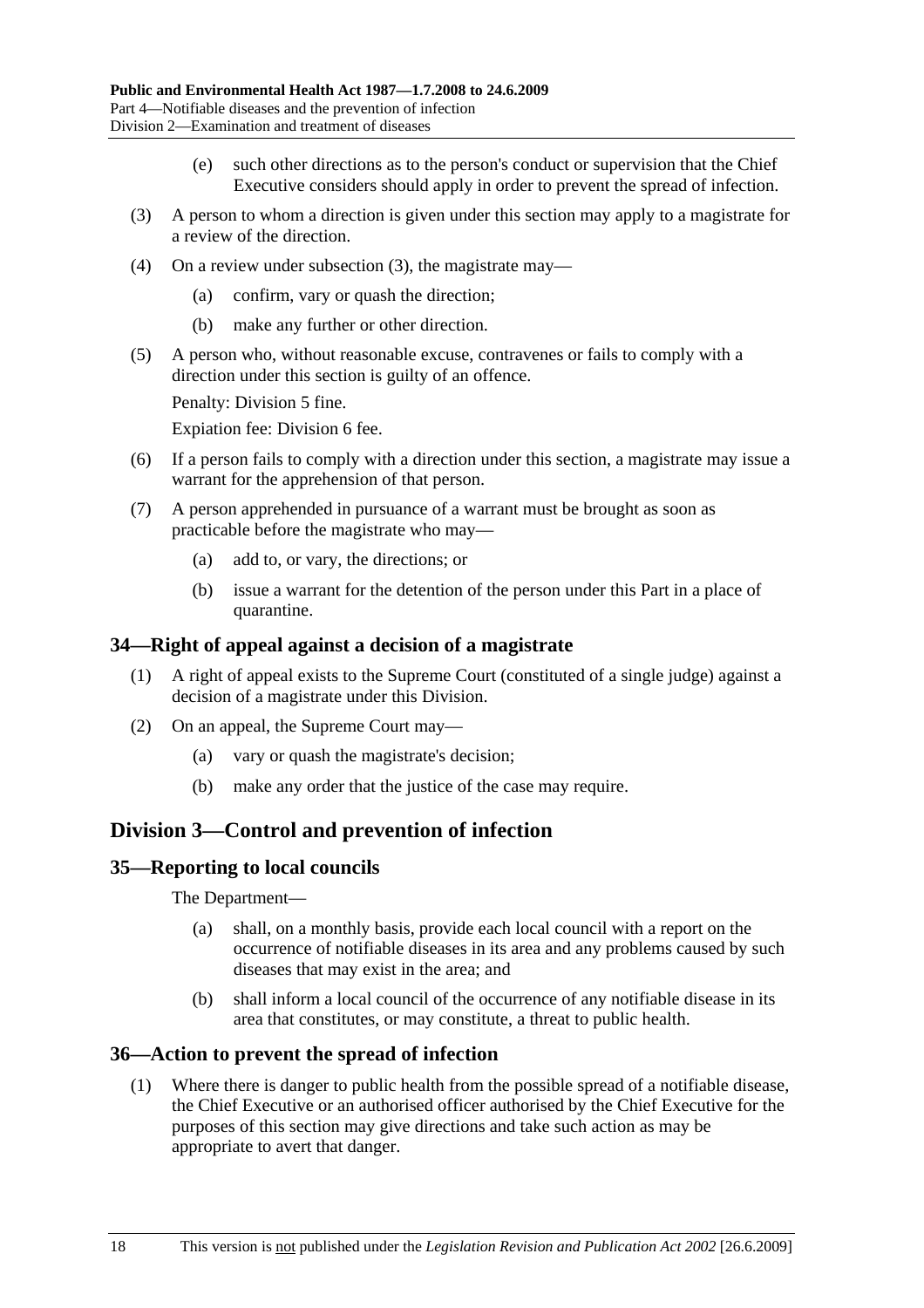- (2) Without limiting the generality of subsection (1), the Chief Executive or authorised officer may—
	- (a) direct that any premises, vehicle or article be cleansed or disinfected;
	- (b) direct the destruction of any article, substance or food;
	- (c) seize any vehicle, article, substance or food;
	- (d) impose areas of quarantine or close premises;
	- (e) restrict movement into and out of any place or premises;
	- (f) take such other action as may be prescribed.
- (3) A person who is given a direction under subsection (1) or (2) shall not, without reasonable excuse, fail to comply with the direction.

Penalty: Division 5 fine.

Expiation fee: Division 6 fee.

- (4) For the purpose of exercising a power under subsection (1) or (2), an authorised officer may be accompanied by such assistants as may be necessary or desirable in the circumstances.
- (5) Where a person fails to take action in accordance with a direction, the Chief Executive or an authorised officer may take that action or cause it to be taken.
- (6) The Crown may recover as a debt costs and expenses reasonably incurred in exercising powers under subsection (5) from the person who failed to take the required action.
- (7) For the purpose of exercising any power under this section, a person authorised to do so by the Chief Executive may enter premises at any reasonable time, but shall not break into the premises unless authorised to do so by warrant of a justice.
- (8) A justice may issue a warrant under subsection (7) if satisfied, by affidavit or other sworn evidence, that the warrant is reasonably required in the circumstances of the case.
- (9) Where the Chief Executive informs a local council of the occurrence of a notifiable disease in its area that constitutes a threat to public health, the local council must take such action as is reasonably open to the local council to assist in preventing the spread of that disease.

#### **37—Person infected with disease must prevent transmission to others**

 (1) A person infected with a controlled notifiable disease shall take all reasonable measures to prevent transmission of the disease to others.

Penalty: Division 3 fine.

## **Part 5—Miscellaneous**

#### **38—Inspections etc**

- (1) An authorised officer may, for purposes connected with the exercise, performance or discharge of any power, function or duty under this Act—
	- (a) at any reasonable time, enter or inspect any premises or vehicle; and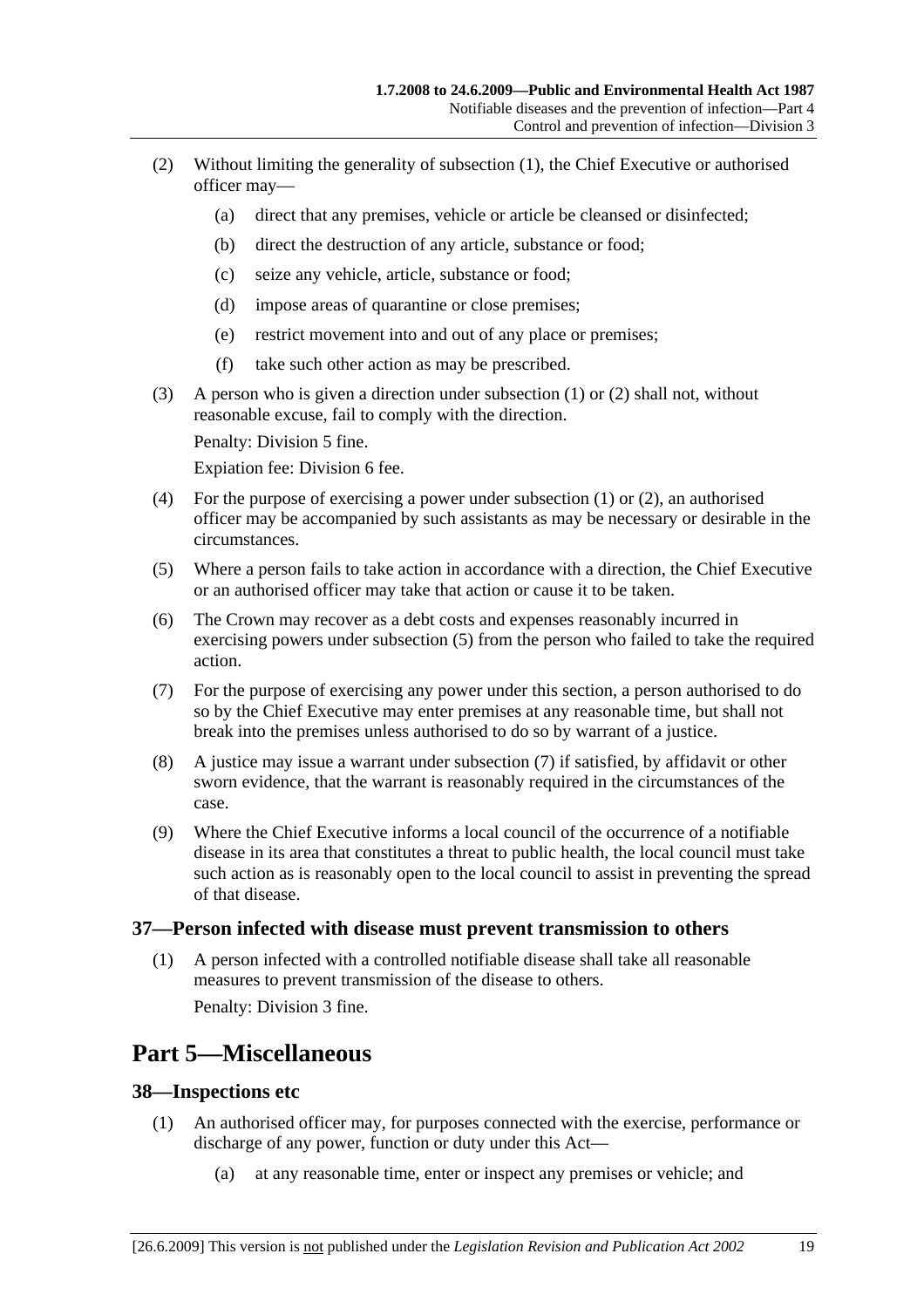- (b) during the course of the inspection of any premises or vehicle—
	- (i) ask questions of any person found in the premises or vehicle; and
	- (ii) inspect any article or substance found in the premises or vehicle; and
	- (iii) take and remove samples of any substance found in the premises or vehicle; and
	- (iv) require any person to produce any plans, specifications, books, papers or documents; and
	- (v) examine, copy and take extracts from any plans, specifications, books, papers or documents; and
	- (vi) take photographs, films or video recordings; and
	- (vii) take measurements, make notes and carry out tests; and
	- (viii) remove any article that may constitute evidence of the commission of an offence against this Act; and
- (c) require any person to answer any question that may be relevant to—
	- (i) ascertaining whether the person is suffering from a notifiable disease; or
	- (ii) the administration or enforcement of this Act.
- (2) In the exercise of powers under subsection (1), an authorised officer may be accompanied by such assistants as may be necessary or desirable in the circumstances.
- (2a) An authorised officer may use force to enter any premises or vehicle—
	- (a) on the authority of a warrant issued by a magistrate; or
	- (b) if the officer believes, on reasonable grounds, that the circumstances require immediate action to be taken.
- (2b) A magistrate must not issue a warrant under subsection (2a) unless satisfied, on information given on oath—
	- (a) that there are reasonable grounds to suspect that an offence against this Act has been, is being, or is about to be, committed; or
	- (b) that the warrant is reasonably required in the circumstances.
- (3) Where an authorised officer is inspecting premises or a vehicle under this section, the person in charge of the premises or vehicle shall provide such assistance as the authorised officer reasonably requires to facilitate the inspection.
- (4) A person who—
	- (a) hinders or obstructs an authorised officer, or a person assisting an authorised officer, in the exercise of a power under this section; or
	- (b) having been asked a question under this section, does not answer the question to the best of his or her knowledge, information and belief; or
	- (c) being the person in charge of premises or a vehicle subject to an inspection and having been required to provide reasonable assistance to facilitate the inspection, refuses or fails to provide such assistance,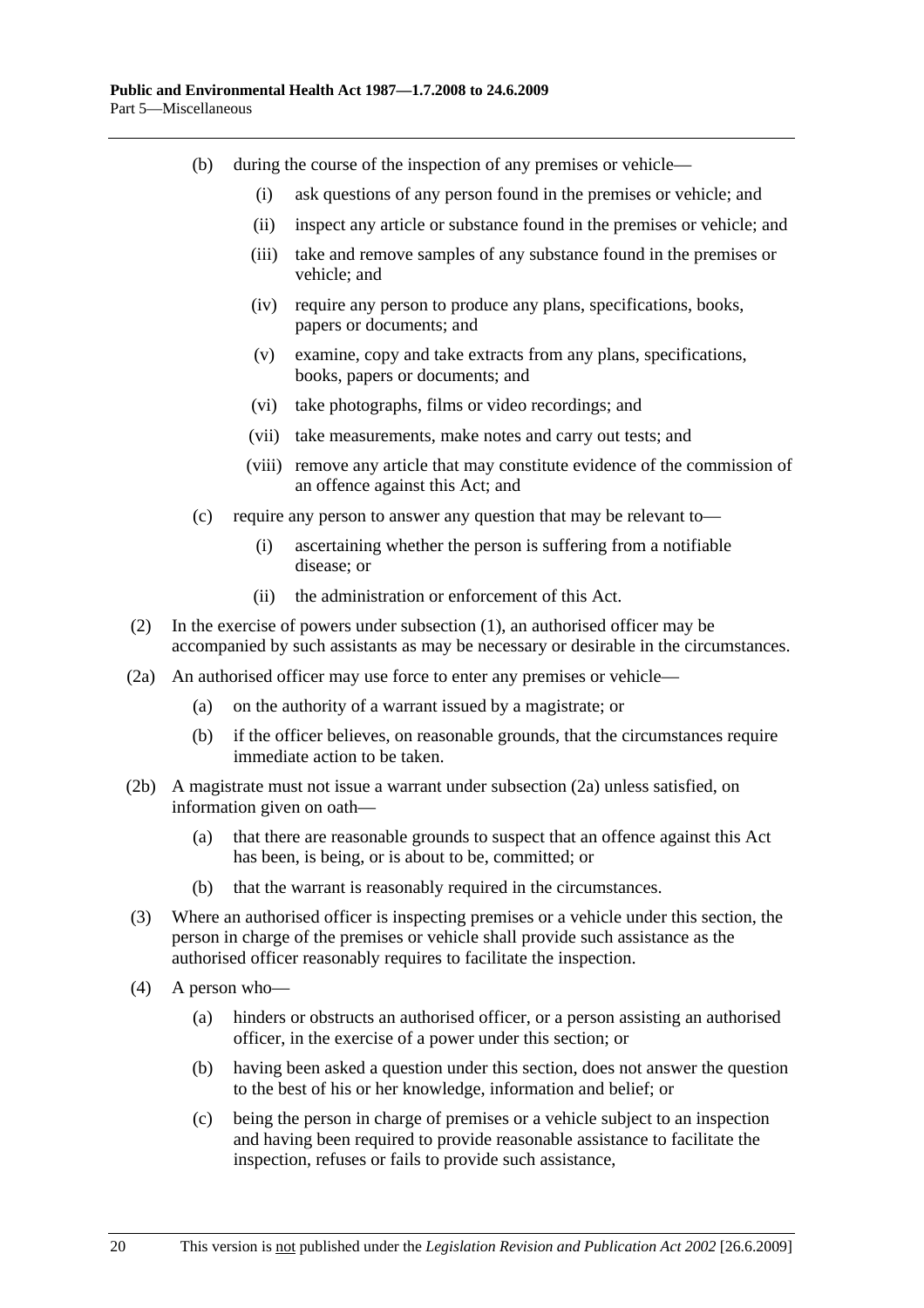is guilty of an offence.

Penalty: Division 6 fine.

 (5) A person is not required to answer a question under this section if the answer would tend to incriminate him or her.

### **39—Councils may appoint officers of health**

A local council may appoint a person to act as the officer of health for its area.

#### **40—Immunity from liability**

- (1) No personal liability attaches to—
	- (a) an authorised officer or a person assisting an authorised officer in the exercise or purported exercise of a power under this Act; or
	- (b) a member of the staff of the Department or any other person authorised by the Minister or the Chief Executive to act under this Act,

for an act or omission on his or her part in good faith in the exercise, performance or discharge, or purported exercise, performance or discharge, of any power, function or duty conferred or imposed by this Act.

 (2) A liability that would, but for subsection (1), lie against a person on whom an immunity is conferred by that subsection lies instead against the Crown.

#### **41—Power to require information**

- (1) The Minister, the Chief Executive or a local council may require a person to furnish such information relating to public or environmental health as may be reasonably required for the purposes of this Act.
- (2) Subject to subsection (3), a person who fails to comply with a requirement under subsection (1) is guilty of an offence.

Penalty: Division 6 fine.

Expiation fee: Division 7 fee.

- (3) A person is not required to furnish information under subsection (1) if the information would tend to incriminate him or her.
- (4) A person who furnishes information under this section cannot, by virtue of doing so, be held to have breached any law or any principle of professional ethics.

#### **42—Confidentiality**

Where a person, in the course of official duties, obtains—

- (a) medical information relating to another; or
- (b) information the disclosure of which would involve the disclosure of information relating to the personal affairs of another,

the person shall not intentionally disclose that information unless—

- (c) the disclosure is made in the course of official duties; or
- (d) the disclosure is made with the consent of the other person; or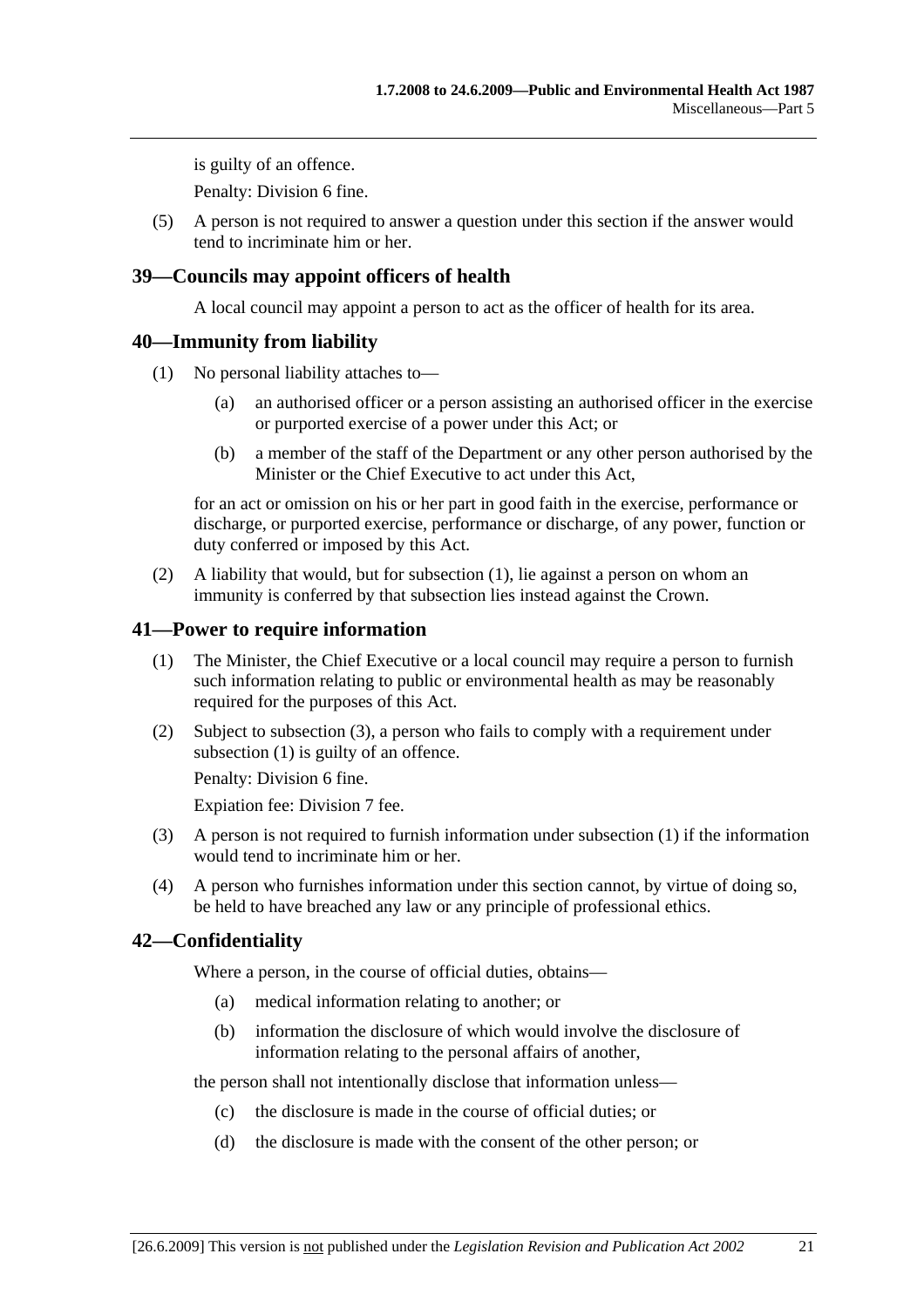(e) the disclosure is required by a court or tribunal constituted by law.

Penalty: Division 6 fine.

## **42A—Provision of certain information**

- (1) This section applies to a person employed or engaged by the State for the purpose  $of$ — $\overline{\phantom{a}}$ 
	- (a) monitoring public health in the State; or
	- (b) investigating public health problems within the State; or
	- (c) assessing and improving the quality of public health in the State.
- (2) The Governor may, by instrument in writing, authorise a person to whom this section applies to have access to confidential information relating to the performance of any function referred to in subsection (1).
- (3) Confidential information may be disclosed to a person authorised under subsection (2), and to any person providing technical, administrative or secretarial assistance to that person, without breach of any law or any principle of professional ethics.
- (4) A person must not disclose confidential information obtained directly or indirectly pursuant to this section unless—
	- (a) the disclosure is made in the course of official duties; or
	- (b) the disclosure is made with the consent of the person to whom the information relates; or
	- (c) the disclosure is required by a court or tribunal constituted by law.

Penalty: Division 6 fine.

(5) In this section—

*confidential information* means—

- (a) medical information; or
- (b) information relating to a person's personal affairs.

## **43—Manner of giving notice**

A notice required or authorised by this Act may be given or served—

- (a) personally; or
- (b) by post; or
- (c) if the notice relates to premises and is to be served on an owner of those premises—by affixing the notice to a conspicuous part of the premises.

#### **43A—Person infested with vermin must prevent transmission to others**

 (1) A person infested with vermin must take all reasonable measure to prevent transmission of the vermin to others.

Penalty: Division 9 fine.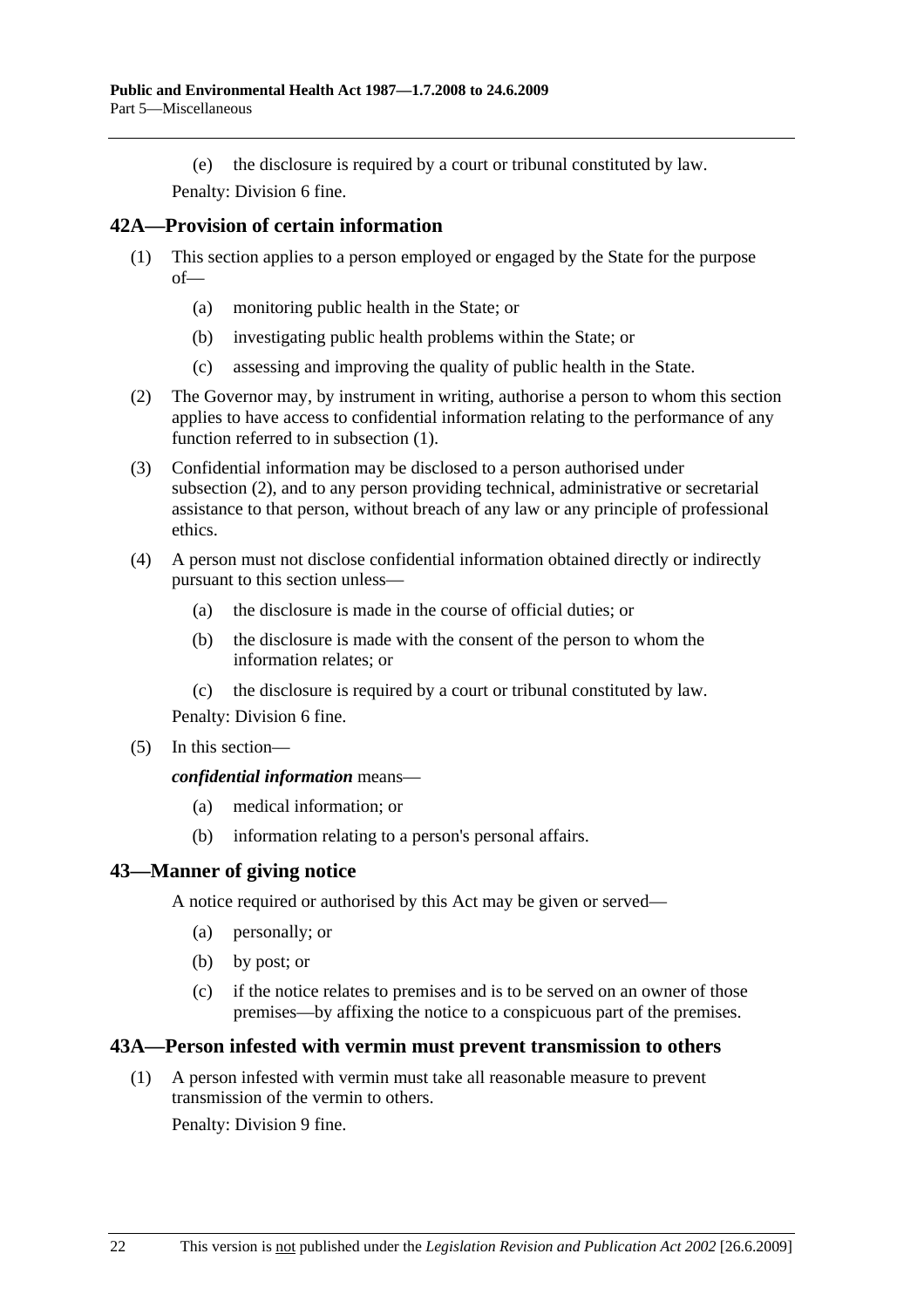(2) If a child is infested with vermin, a parent of the child must take all reasonable measures to prevent transmission of the vermin to others. Penalty: Division 9 fine.

**44—Reporting** 

- (1) Every local council shall, on or before the thirtieth day of September in each year, submit to the Council a report on the work of the local council under this Act during the financial year ending on the thirtieth day of June in that year, and the report must include, in respect of that financial year—
	- (a) a report on the standard of public and environmental health in the local council's area;
	- (b) details of the measures that the local council has taken under Part 3.
- (2) The Council shall, on or before the thirtieth day of October in each year, submit to the Minister—
	- (a) a report on the work of the Council under this Act during the financial year ending on the thirtieth day of June in that year; and
	- (b) a copy of each report of a local council submitted to the Council under subsection  $(1)$ .
- (3) The Department shall, on or before the thirty-first day of December in each year, submit to the Minister a report on the operation of this Act during the financial year ending on the thirtieth day of June in that year, and the report must include, in respect of that financial year a report on the standard of public and environmental health in the State generally.
- (4) The Minister shall within 12 sitting days after the receipt of the two reports under subsection (3), cause a copy of each report to be laid before each House of Parliament.

#### **45—Offences**

- (1) Subject to subsection (1a), an offence against this Act is a summary offence.
- (1a) An offence against this Act for which the maximum penalty prescribed by this Act is a division 1 fine is a minor indictable offence.
- (2) Proceedings for an offence against this Act cannot be commenced except upon the complaint of—
	- (a) an authorised officer; or
	- (b) a member of the staff of the Department; or
	- (c) the chief executive officer of a local council; or
	- (d) a member of the police force; or
	- (e) a person acting on the written authority of the Minister.
- (2a) An apparently genuine document purporting to be under the hand of the Minister and to authorise the commencement of proceedings under this Act must be accepted in legal proceedings, in the absence of proof to the contrary, as proof of an authorisation under subsection (2)(e).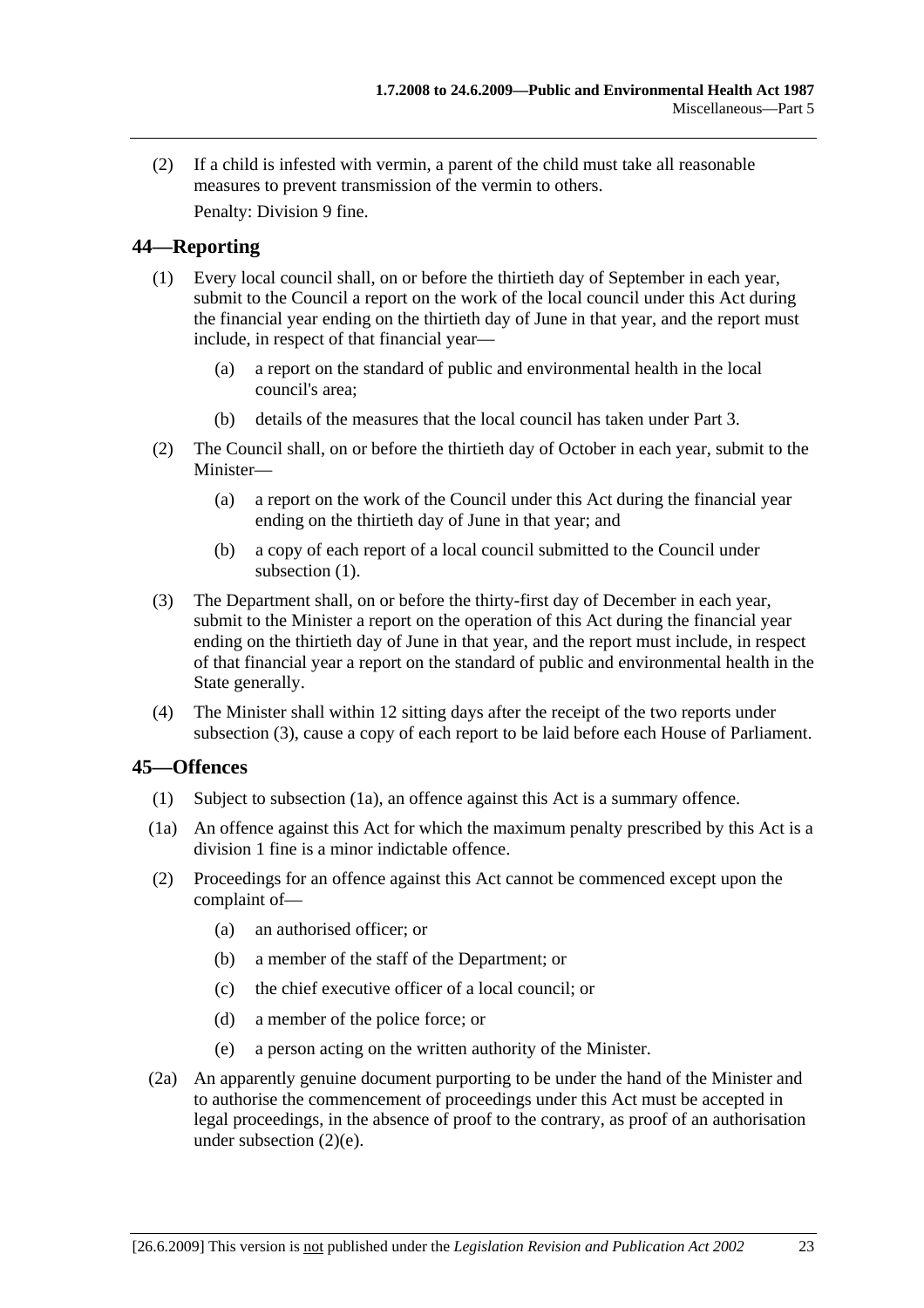- (3) Proceedings for an offence against this Act must be commenced within one year after the date on which the offence is alleged to have been committed.
- (4) Where a person is convicted of an offence against this Act and after that conviction the act or omission of the person that constituted the offence continues, that person is guilty of a separate and further offence in respect of each day during which the act or omission continues.

Penalty: Division 10 fine for each separate and further offence.

#### **46—Offences by bodies corporate**

Where a body corporate is guilty of an offence against this Act, each director of the body corporate is guilty of an offence and liable to the same penalty as is prescribed for the principal offence unless it is proved that the director could not by the exercise of reasonable diligence have prevented the commission of the offence by the body corporate.

#### **47—Regulations**

- (1) The Governor may make such regulations as are contemplated by this Act or as are necessary or expedient for the purposes of this Act.
- (2) Without limiting the generality of subsection (1), those regulations may—
	- (a) provide for the removal or destruction of any object or substance that creates a risk to public health;
	- (b) prohibit, restrict or regulate the manufacture, possession or use of substances that may create a risk to public health;
	- (c) prohibit or restrict the construction of premises that may create a risk to public health;
	- (d) prohibit or regulate the keeping of animals of a particular class;
	- (e) authorise or require the taking of specified measures to prevent the occurrence or spread of any notifiable disease;
	- (f) require the furnishing of reports to the Chief Executive relating to notifiable diseases;
	- (g) regulate the construction, installation, maintenance and operation, and provide for the inspection, of swimming pools, spa pools, waterslides, wave pools or any other similar structure designed for human use;
	- (h) prescribe standards that must be observed in relation to the installation and operation of waste control systems;
	- (ha) regulate the construction, installation, maintenance, alteration and operation of waste control systems;
	- (hb) provide for the inspection and testing of waste control systems;
	- (hc) require the provision of technical reports or other forms of information in relation to any waste control system, or any proposed waste control system;
	- (i) provide for the provision of returns and information to the Minister, the Chief Executive or the Council by prescribed persons or persons of prescribed classes;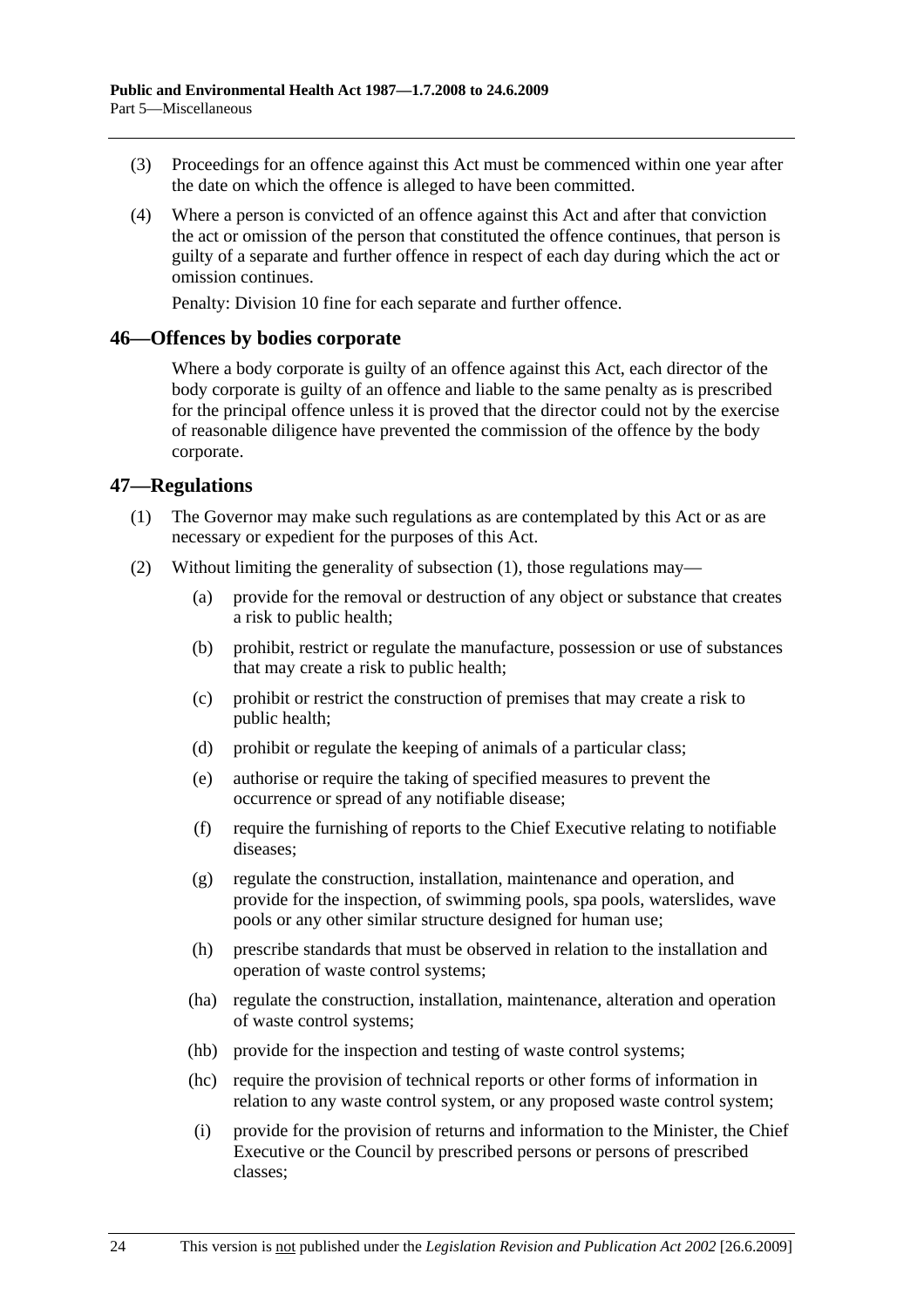- (j) on the recommendation of the Council, prescribe guidelines to assist local councils in the administration of this Act;
- (k) prescribe fees and expenses in connection with any matter arising under this Act, which may be of varying amounts according to factors prescribed in the regulations or determined by the Minister from time to time and published in the Gazette;
- (ka) provide for the payment and recovery of prescribed fees and expenses;
- (kb) empower or require the Minister or local council to refund, reduce or remit any fee payable under this Act;
- (l) prescribe forms for the purposes of this Act;
- (la) regulate the requirements and prescribe information that must be provided in connection with any application made for the purposes of this Act;
- (m) exempt, either absolutely or subject to prescribed conditions or limitations—
	- (i) persons or classes of persons;
	- (ii) areas of the State,

from this Act or specified provisions of this Act;

- (n) prescribe penalties not exceeding a division 6 fine for breach of any regulation.
- (3) Regulations made under subsection (2)(d) in relation to the keeping of animals may provide for—
	- (a) the nature and condition of land or buildings in which the animals may be kept;
	- (b) the inspection of any place where the animals are kept;
	- (c) the maximum number of animals that may be kept per unit area;
	- (d) the storage of animal food;
	- (e) the control of vermin;
	- (f) the disposal of wastes.
- (4) A regulation may not be made under subsection  $(2)(d)$  unless the Governor is satisfied—
	- (a) that the regulation is reasonably necessary to prevent the transmission of disease from the animals to humans or to prevent insanitary conditions; and
	- (b) that there has been reasonable consultation with the persons who would be directly affected by the regulation, or with their representatives.
- (5) The regulations may adopt, wholly or partially and with or without modification—
	- (a) a code or standard relating to matters in respect of which regulations may be made under this Act; or
	- (b) an amendment to such a code or standard.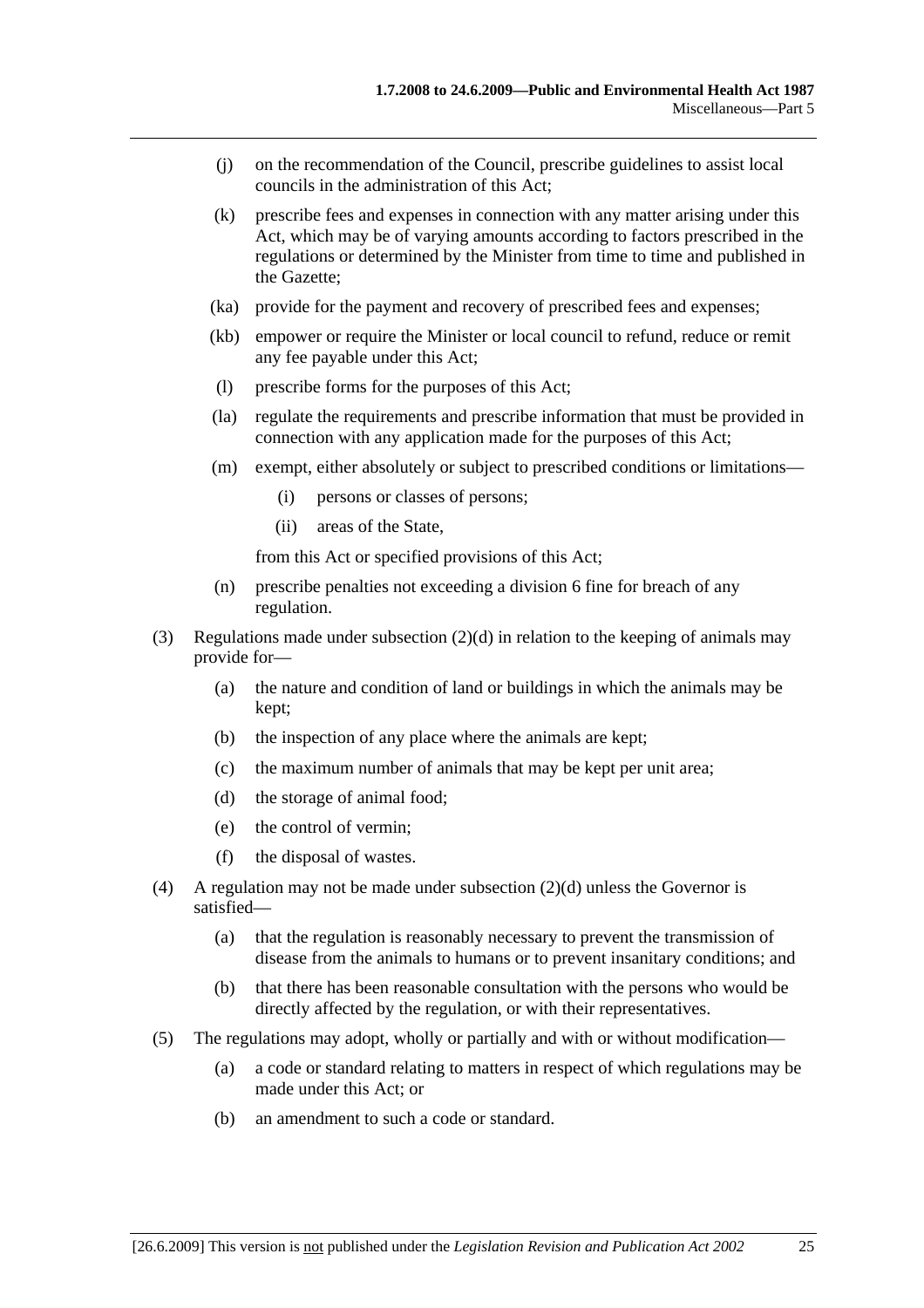- (6) Any regulations adopting a code or standard, or an amendment to a code or standard, may contain such incidental, supplementary and transitional provisions as appear to the Governor to be necessary.
- (7) The regulations or a code or standard adopted by the regulations may
	- refer to or incorporate, wholly or partially and with or without modification, a standard or other document prepared or published by a prescribed body, either as in force at the time the regulations are made or as in force from time to time; and
	- (b) be of general or limited application; and
	- (c) make different provision according to the persons, things or circumstances to which they are expressed to apply; and
	- (d) provide that any matter or thing is to be determined, dispensed with, regulated or prohibited according to the discretion of the Minister, the Chief Executive or a local council.
- (8) Where—
	- (a) a code or standard is adopted by the regulations; or
	- (b) the regulations, or a code or standard adopted by the regulations, refers to a standard or other document prepared or published by a prescribed body,

then—

- (c) a copy of the code, standard or other document must be kept available for inspection by members of the public, without charge and during normal office hours, at an office or offices specified in the regulations; and
- (d) in any legal proceedings, evidence of the contents of the code, standard or other document may be given by production of a document purporting to be certified by or on behalf of the Minister as a true copy of the code, standard or other document; and
- (e) the code, standard or other document has effect as if it were a regulation made under this Act.

## **Schedule 1—Notifiable diseases**

Acquired Immuno-Deficiency Syndrome Arbovirus Infection Brucellosis Campylobacter Infection Chlamydia Infection Cholera Cryptosporidiosis Diphtheria Food Poisoning Gonococcal Infection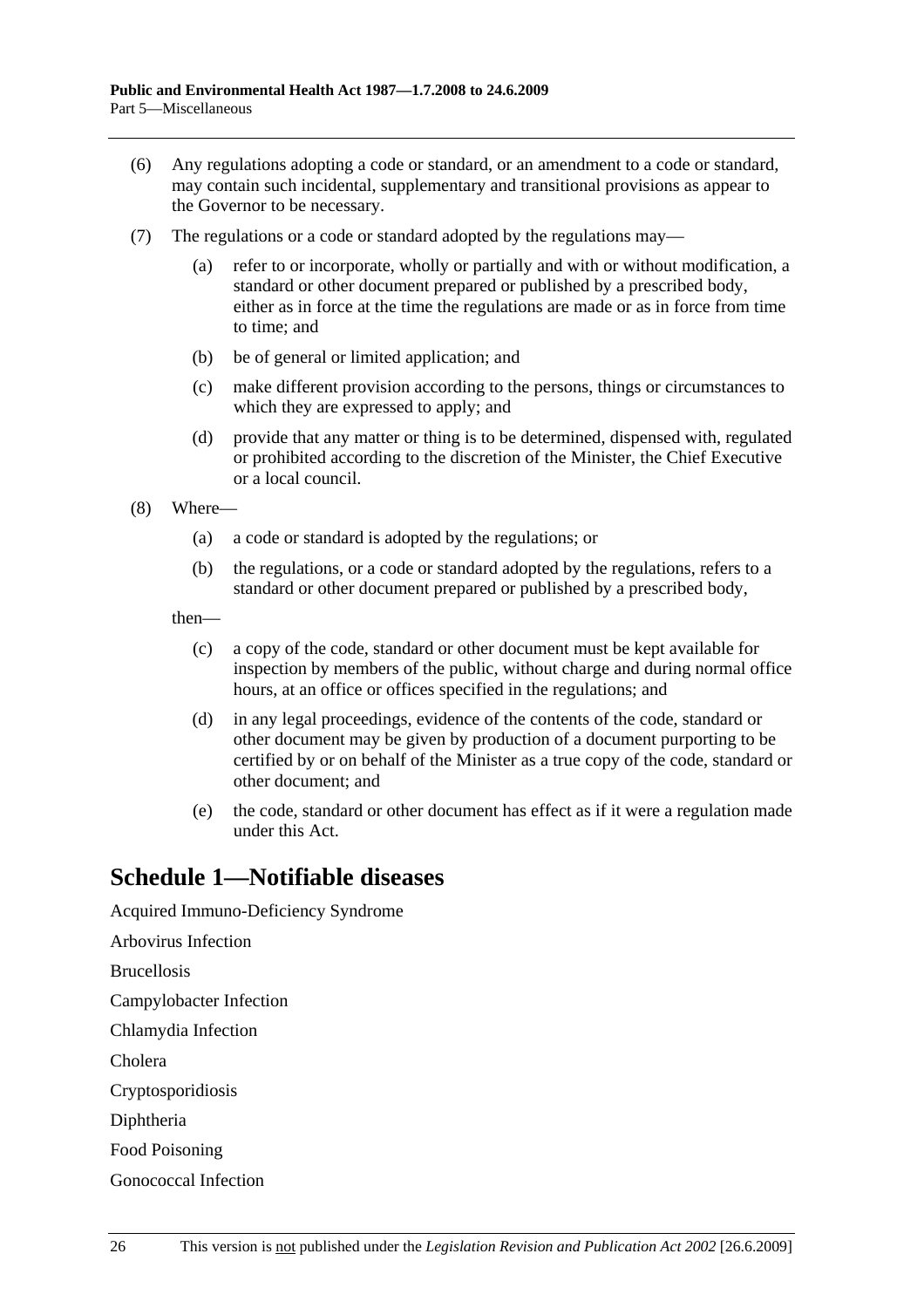Haemophilus Influenzae Infection

Human Immunodeficiency Virus Infection

Hydatid Disease

Legionellosis

Leptospirosis

Listeriosis

Malaria

Measles

Meningococcal Infection

Mumps

Mycobacterial Infection

Pertussis

Plague

Poliomyelitis

Q Fever

Rabies

Rubella

Salmonella Infection

Shigella Infection

Syphilis

Tetanus

Viral Haemorrhagic Fever

Viral Hepatitis

Yellow Fever

Yersinia Infection

## **Schedule 2—Controlled notifiable diseases**

Acquired Immuno-Deficiency Syndrome Cholera Diphtheria Haemophilus Influenzae Infection Human Immunodeficiency Virus Infection Measles Meningococcal Infection Mycobacterial Infection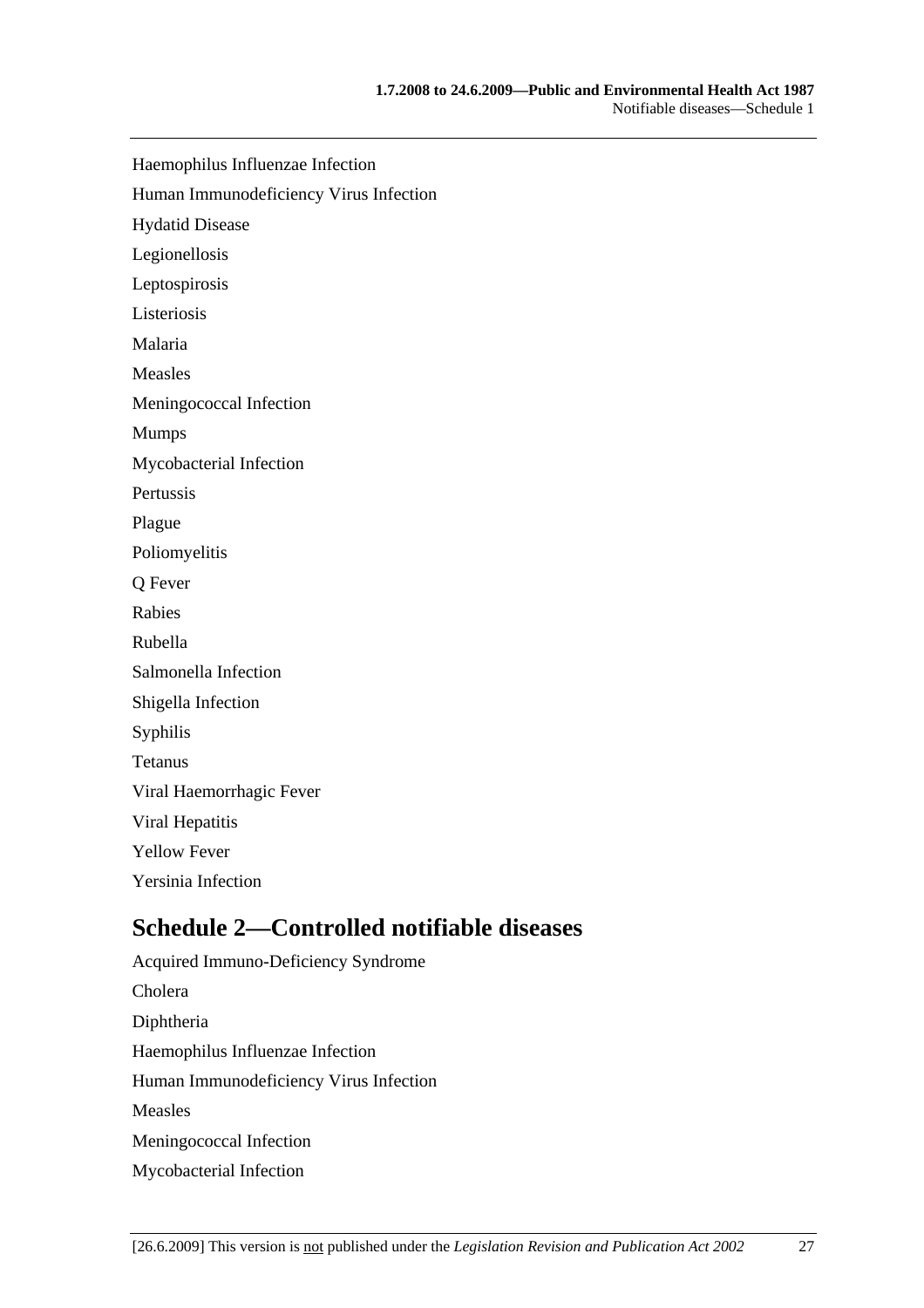Plague

Poliomyelitis

Rabies

Salmonella Infection

Shigella Infection

Viral Haemorrhagic Fever

Viral Hepatitis

Yellow Fever

# **Schedule 3—Repeal of certain Acts and transitional provisions**

## **1—Repeal of certain Acts**

(1) The following Acts are repealed:

The *Health Act 1935* The *Noxious Trades Act 1943* The *Venereal Diseases Act 1947*.

- (2) The Governor may, by proclamation, suspend the repeal of specified provisions of the *Health Act 1935* until a subsequent day fixed in the proclamation, or a day to be fixed by subsequent proclamation.
- 2 The following transitional provisions apply in relation to the repeal of the *Health Act 1935*:
	- (a) a proclamation made by the Governor under the *Health Act 1935* declaring a disease to be an infectious disease or a notifiable disease and in force immediately before the repeal of the provisions of that Act providing for the making of the proclamation shall be deemed to be a prescription under this Act that the disease is a notifiable disease; and
	- (b) a resolution passed by a local board of health under the *Health Act 1935*, and in force immediately before the repeal of the provisions of that Act providing for the passing of the resolution shall be deemed to be a resolution passed pursuant to this Act by the local council that constituted that local board; and
	- (c) where a county board of health was in existence immediately before the repeal of those provisions of the *Health Act 1935*, that provide for county boards of health, the assets and liabilities of the county board shall be divided—
		- (i) by agreement, between the local councils in respect of which the county board was constituted; or
		- (ii) if agreement cannot be reached by those local councils, according to the directions of the Minister of Local Government; and
	- (d) all actions and proceedings which but for the repeal of provisions of the *Health Act 1935*, could have been taken or commenced by an authorised officer or local board of health may be taken or commenced by an authorised officer or a local council; and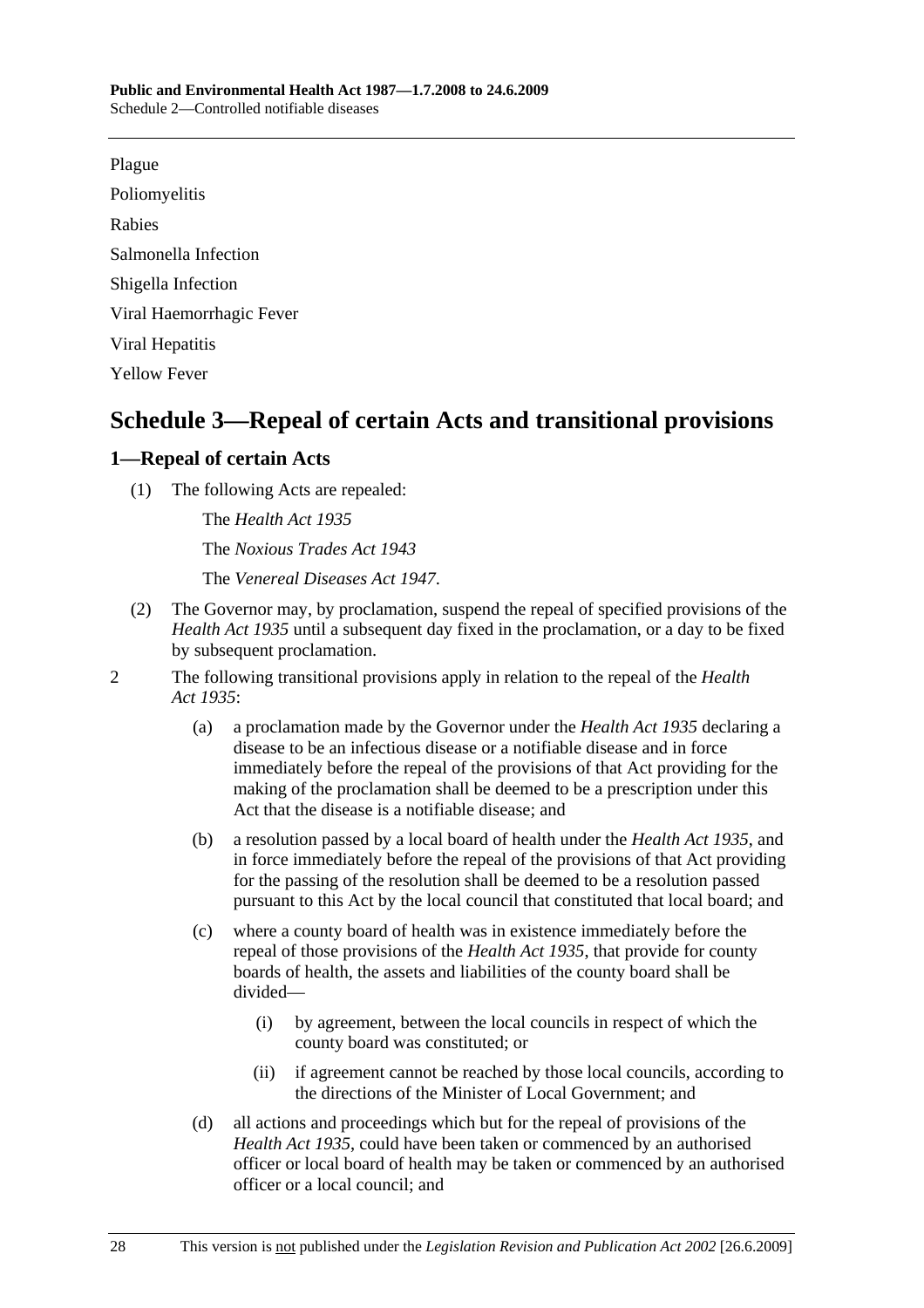- (e) all actions and proceedings which before the repeal of provisions of the *Health Act 1935*, had been taken or commenced by an authorised officer or local board of health under that Act may be continued in all respects by the authorised officer or a local council; and
- (f) the Council may require a local council to provide a report (in a form approved by the Council) on the sanitary condition of its area immediately before the repeal of any of the provisions of the *Health Act 1935*.
- 3 The *Acts Interpretation Act 1915* shall, except to the extent of any inconsistency with the provisions of this Schedule, apply to the repeal of the Acts referred to in clause 1.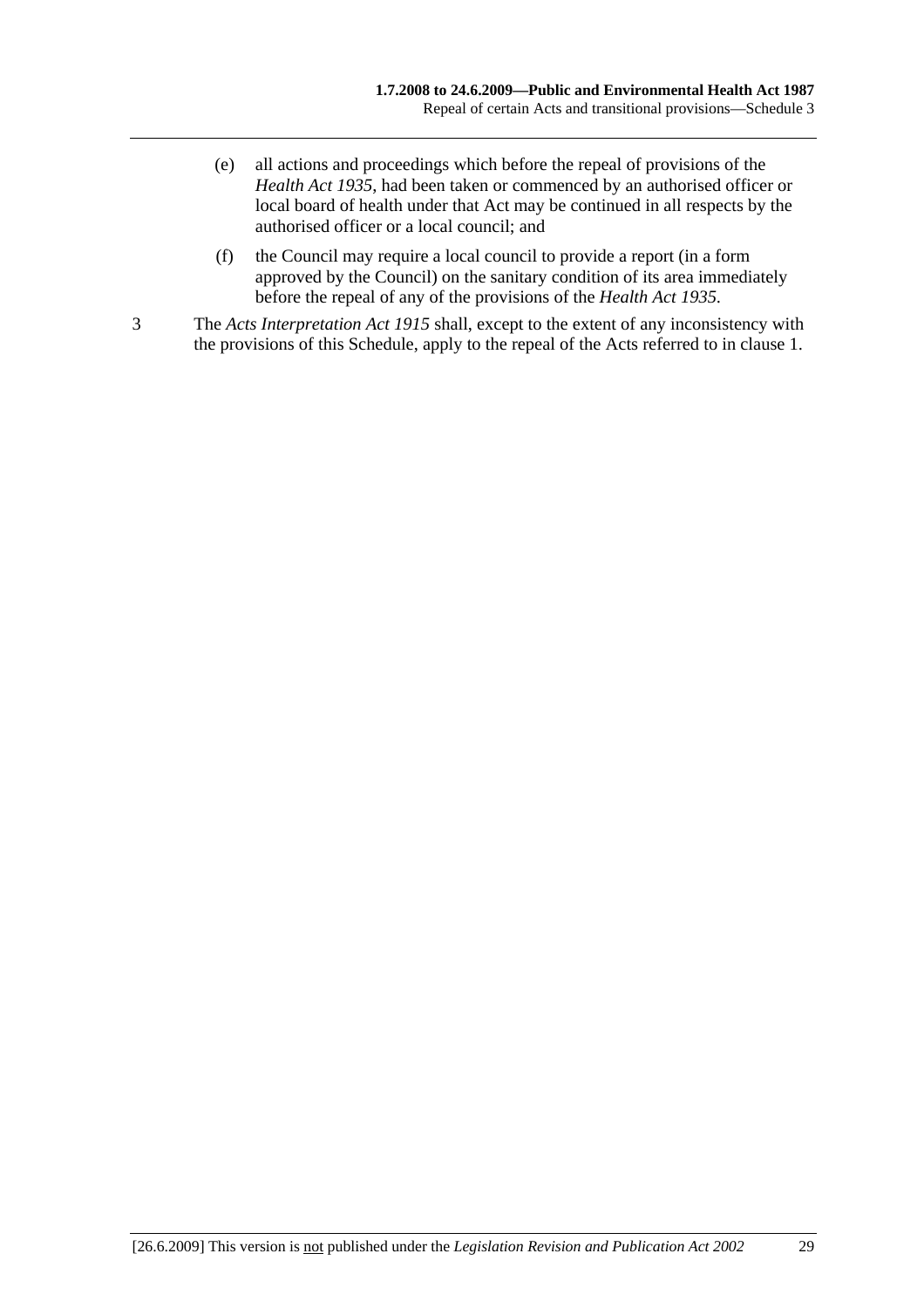# **Legislative history**

### **Notes**

- Please note—References in the legislation to other legislation or instruments or to titles of bodies or offices are not automatically updated as part of the program for the revision and publication of legislation and therefore may be obsolete.
- Earlier versions of this Act (historical versions) are listed at the end of the legislative history.
- For further information relating to the Act and subordinate legislation made under the Act see the Index of South Australian Statutes or www.legislation.sa.gov.au.

## **Principal Act and amendments**

New entries appear in bold.

| Year | N <sub>0</sub> | Title                                                                                              | Assent     | Commencement                                                                                                                                                                                                                                                                                                                                                                                                        |
|------|----------------|----------------------------------------------------------------------------------------------------|------------|---------------------------------------------------------------------------------------------------------------------------------------------------------------------------------------------------------------------------------------------------------------------------------------------------------------------------------------------------------------------------------------------------------------------|
| 1987 | 36             | <b>Public and Environmental Health</b><br>Act 1987                                                 | 23.4.1987  | 7.12.1989 (Gazette 7.12.1989 p1700)<br>except ss 7, 13-29, 39, 44, Sch 3<br>$(cl 2(b), (c) \& (f))$ and the repeal of the<br>Noxious Trades Act 1943-1.7.1991<br>(Gazette 6.6.1991 p1774) and except the<br>repeal of Pt 9AA of the Health<br>Act 1935-10.3.1995 (Gazette<br>$8.12.1994$ $p1943$ ) and except the repeal<br>of the remainder of the <i>Health</i><br>Act 1935-15.5.1995 (Gazette<br>11.5.1995 p2135 |
| 1991 | 7              | <b>Statutes Amendment (Water</b><br>Resources) Act 1991                                            | 28.3.1991  | 15.7.1991 (Gazette 11.7.1991 p244)                                                                                                                                                                                                                                                                                                                                                                                  |
| 1992 | 71             | Statutes Amendment (Expiation of<br>Offences) Act 1992                                             | 19.11.1992 | 1.3.1993 (Gazette 18.2.1993 p600)                                                                                                                                                                                                                                                                                                                                                                                   |
| 1993 | 9              | <b>Public and Environmental Health</b><br>(Review) Amendment Act 1993                              | 25.3.1993  | 1.7.1993 (Gazette 1.7.1993 p196)                                                                                                                                                                                                                                                                                                                                                                                    |
| 1996 | 14             | <b>Public and Environmental Health</b><br>(Notification of Diseases)<br>Amendment Act 1996         | 24.4.1996  | 1.8.1996 (Gazette 1.8.1996 p223)                                                                                                                                                                                                                                                                                                                                                                                    |
| 2000 | $\overline{4}$ | District Court (Administrative and<br>Disciplinary Division) Amendment<br>Act 2000                 | 20.4.2000  | Sch 1 (cl 34)-1.6.2000 ( <i>Gazette</i><br>18.5.2000 p2554)                                                                                                                                                                                                                                                                                                                                                         |
| 2000 | 34             | South Australian Health Commission 6.7.2000<br>(Administrative Arrangements)<br>Amendment Act 2000 |            | Sch 1 (cl 13)–6.7.2000 ( <i>Gazette</i><br>6.7.2000 p5                                                                                                                                                                                                                                                                                                                                                              |
| 2008 | 3              | <b>Health Care Act 2008</b>                                                                        | 13.3.2008  | Sch 4 (cll 22–31)–1.7.2008 (Gazette<br>26.6.2008 p2563)                                                                                                                                                                                                                                                                                                                                                             |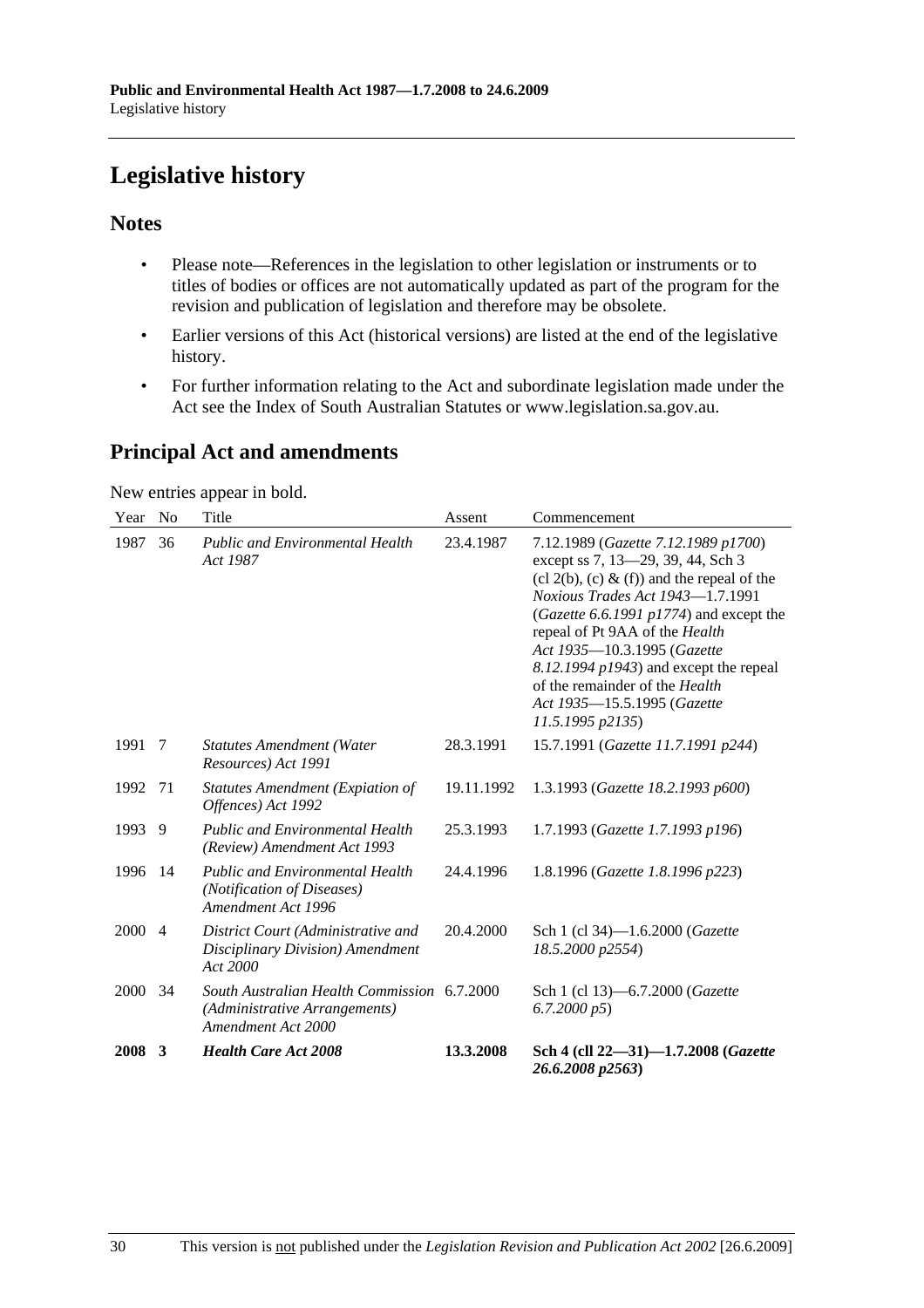## **Provisions amended**

New entries appear in bold.

Entries that relate to provisions that have been deleted appear in italics.

| Provision               | How varied                                                            | Commencement |  |
|-------------------------|-----------------------------------------------------------------------|--------------|--|
| Pt1                     |                                                                       |              |  |
| s <sub>2</sub>          | omitted under Legislation Revision and<br><b>Publication Act 2002</b> |              |  |
| s <sub>3</sub>          |                                                                       |              |  |
| $s \; 3(1)$             |                                                                       |              |  |
| the authority           | amended by 34/2000 Sch 1 cl 13(a)                                     | 6.7.2000     |  |
| authorised officer      | amended by 34/2000 Sch 1 cl 13(b)                                     | 6.7.2000     |  |
| <b>Chief Executive</b>  | inserted by 3/2008 Sch 4 cl 22(1)                                     | 1.7.2008     |  |
| child                   | inserted by $9/1993$ s $3(a)$                                         | 1.7.1993     |  |
| the Commission          | deleted by 3/2008 Sch 4 cl 22(2)                                      | 1.7.2008     |  |
| the Department          | inserted by $34/2000$ Sch 1 cl 13(c)                                  | 6.7.2000     |  |
| notifiable disease      | substituted by 9/1993 s 3(b)                                          | 1.7.1993     |  |
| vermin                  | inserted by $9/1993$ s $3(c)$                                         | 1.7.1993     |  |
| waste control<br>system | inserted by $9/1993$ s $3(c)$                                         | 1.7.1993     |  |
| Pt 2                    |                                                                       |              |  |
| Pt 2 Div 1              |                                                                       |              |  |
| s <sub>5</sub>          | deleted by 34/2000 Sch 1 cl 13(d)                                     | 6.7.2000     |  |
| s <sub>6</sub>          |                                                                       |              |  |
| s(6a1)                  | inserted by 34/2000 Sch 1 cl 13(e)                                    | 6.7.2000     |  |
| s(6(1))                 | substituted by $9/1993$ s $4(a)$                                      | 1.7.1993     |  |
|                         | amended by 3/2008 Sch 4 cl 23(1)                                      | 1.7.2008     |  |
| s6(1aa)                 | inserted by 3/2008 Sch 4 cl 23(2)                                     | 1.7.2008     |  |
| s(6(1a))                | inserted by $9/1993$ s $4(a)$                                         | 1.7.1993     |  |
| s(6(2)                  | amended by $9/1993$ s $4(b)$                                          | 1.7.1993     |  |
|                         | amended by 34/2000 Sch 1 cl 13(f)                                     | 6.7.2000     |  |
| s 6(4)                  | amended by 34/2000 Sch 1 cl 13(g)                                     | 6.7.2000     |  |
|                         | amended by 3/2008 Sch 4 cl 23(3)                                      | 1.7.2008     |  |
| s <sub>7</sub>          |                                                                       |              |  |
| s $7(1)$ - (4)          | amended by 34/2000 Sch 1 cl 13(h)                                     | 6.7.2000     |  |
| Pt 2 Div 2              |                                                                       |              |  |
| s <sub>8</sub>          |                                                                       |              |  |
| s(2)                    | amended by 34/2000 Sch 1 cl 13(i), (j)                                | 6.7.2000     |  |
| s 9                     |                                                                       |              |  |
| $s \, 9(2)$             | deleted by $34/2000$ Sch 1 cl $13(k)$                                 | 6.7.2000     |  |
| $\bf s$ 12              |                                                                       |              |  |
| s 12(1)                 | amended by 3/2008 Sch 4 cl 24(1), (2)                                 | 1.7.2008     |  |
| Pt 2 Div 3              | inserted by 9/1993 s 5                                                | 1.7.1993     |  |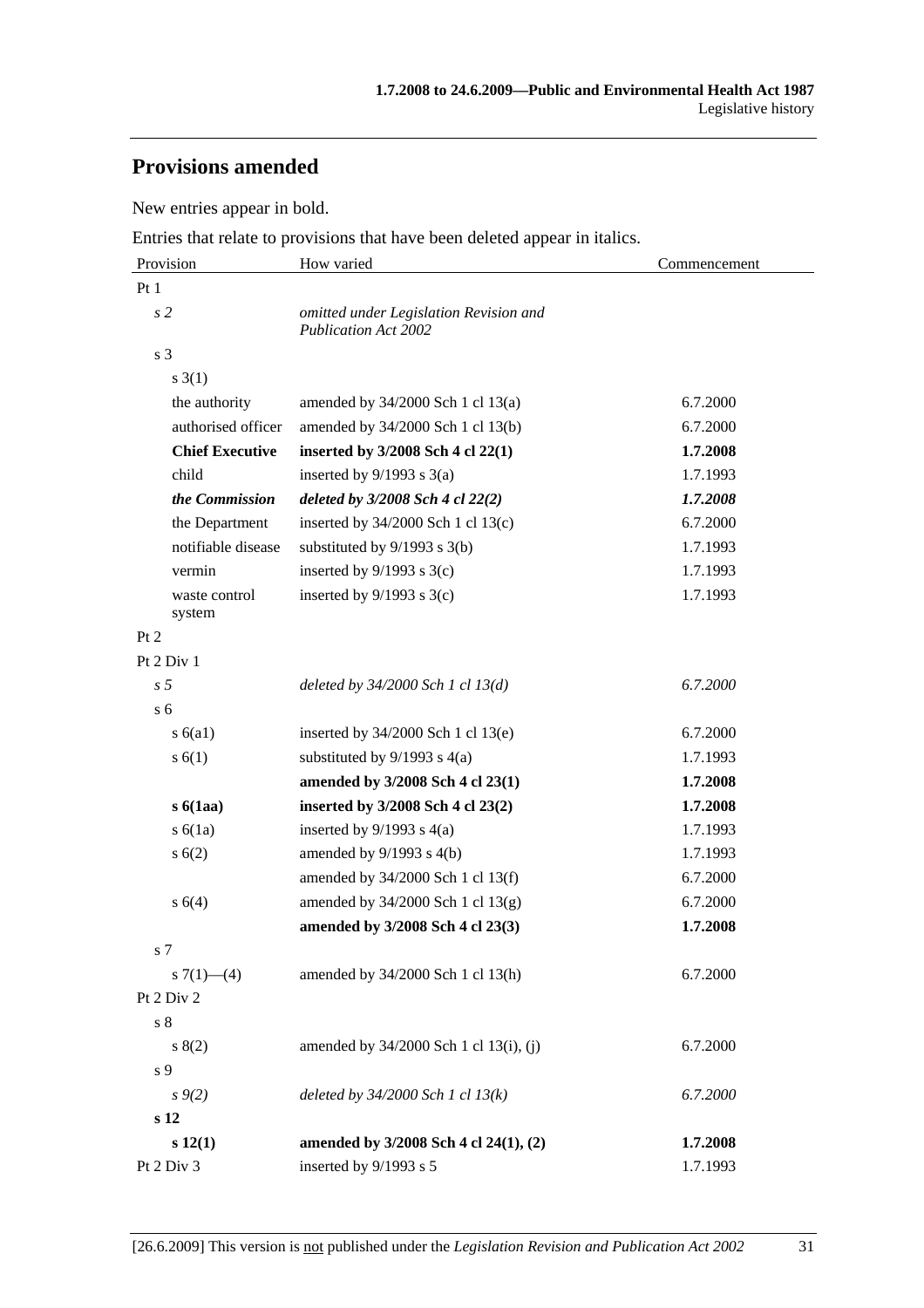| $s$ 12 $A$          |                                               |           |
|---------------------|-----------------------------------------------|-----------|
| s 12A(1)            | amended by 34/2000 Sch 1 cl 13(l)             | 6.7.2000  |
| s 12A(5)            | amended by 34/2000 Sch 1 cl 13(m)             | 6.7.2000  |
| s 12A(8)            | amended by 34/2000 Sch 1 cl 13(n)             | 6.7.2000  |
| s 12A(10)           | amended by 34/2000 Sch 1 cl 13(o)             | 6.7.2000  |
| s 12A(12)           | amended by 34/2000 Sch 1 cl 13(p)             | 6.7.2000  |
| $Pt\,3$             |                                               |           |
| Pt3 Div1            | deleted by $9/1993 s 6$                       | 1.7.1993  |
| Pt 3 Div 2          |                                               |           |
| s 15                |                                               |           |
| s $15(3)$ and $(5)$ | amended by 71/1992 s 3(1) (Sch)               | 1.3.1993  |
|                     | amended by 9/1993 s 18                        | 1.7.1993  |
| s 16                |                                               |           |
| s 16(1)             | amended by 71/1992 s 3(1) (Sch)               | 1.3.1993  |
|                     | amended by 9/1993 s 18                        | 1.7.1993  |
| s 17                |                                               |           |
| 17(2)               | amended by 71/1992 s 3(1) (Sch)               | 1.3.1993  |
|                     | amended by 9/1993 s 18                        | 1.7.1993  |
| s 18                |                                               |           |
| s $18(1)$ and $(2)$ | amended by 9/1993 s 18                        | 1.7.1993  |
| s 18(4)             | amended by 71/1992 s 3(1) (Sch)               | 1.3.1993  |
|                     | amended by 9/1993 s 18                        | 1.7.1993  |
| s 19                |                                               |           |
| s $19(1)$ and $(3)$ | amended by 71/1992 s 3(1) (Sch)               | 1.3.1993  |
|                     | amended by 9/1993 s 18                        | 1.7.1993  |
| s 20                |                                               |           |
| s $20(2)$ and $(4)$ | amended by 71/1992 s 3(1) (Sch)               | 1.3.1993  |
|                     | amended by 9/1993 s 18                        | 1.7.1993  |
| Pt 3 Div 3          |                                               |           |
| s 21                |                                               |           |
| $s \ 21(1)$ and (3) | amended by 9/1993 s 18                        | 1.7.1993  |
| $s \, 21(5)$        | inserted by $7/1991$ s $6(a)$                 | 15.7.1991 |
| s 22                |                                               |           |
| $s\,22(1)$          | substituted by $7/1991$ s $6(b)$              | 15.7.1991 |
| $s\ 22(2)$          | amended by 9/1993 s 18                        | 1.7.1993  |
| Pt 3 Div 5          |                                               |           |
| s 26                |                                               |           |
| $s \; 26(1)$        | amended by 34/2000 Sch 1 cl 13(q), (r)        | 6.7.2000  |
| s 29                |                                               |           |
| $s\,29(1)$          | amended by $4/2000$ s $9(1)$ (Sch 1 cl 34(a)) | 1.6.2000  |
| $s\,29(1a)$         | inserted by 9/1993 s 7                        | 1.7.1993  |
|                     | amended by 4/2000 s 9(1) (Sch 1 cl 34(b))     | 1.6.2000  |
| $s\,29(2)$          | deleted by $4/2000 s 9(1)$ (Sch 1 cl 34(c))   | 1.6.2000  |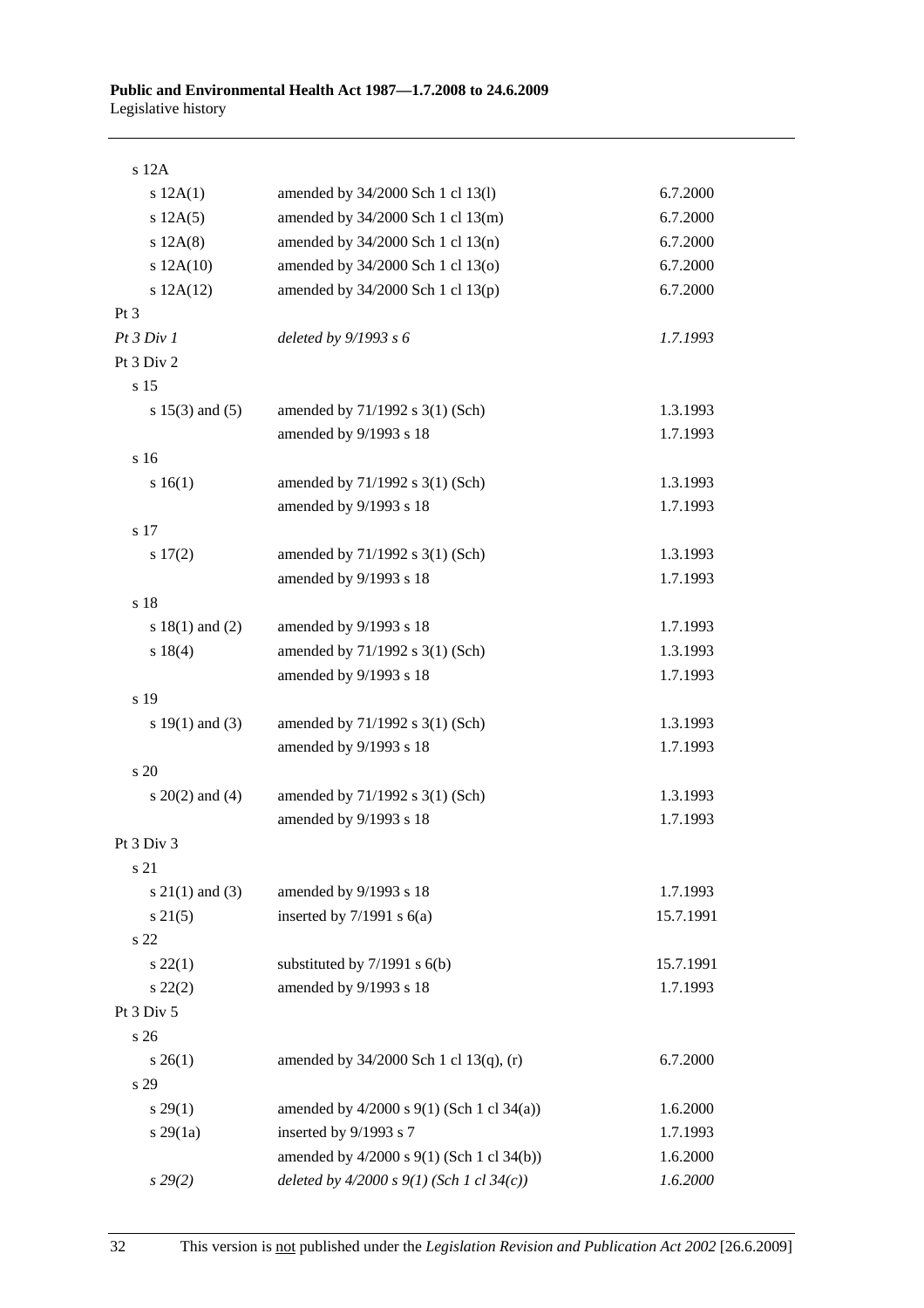| s 30                         |                                       |          |
|------------------------------|---------------------------------------|----------|
| $s \ 30(1)$                  | amended by 71/1992 s 3(1) (Sch)       | 1.3.1993 |
|                              | amended by 9/1993 s 18                | 1.7.1993 |
|                              | amended by $14/1996$ s $3(a)$ , (b)   | 1.8.1996 |
|                              | amended by $34/2000$ Sch 1 cl $13(s)$ | 6.7.2000 |
| s $30(2)$ and $(3)$          | amended by 34/2000 Sch 1 cl 13(s)     | 6.7.2000 |
| $s \ 30(4)$                  | substituted by $14/1996$ s $3(c)$     | 1.8.1996 |
|                              | amended by $34/2000$ Sch 1 cl $13(s)$ | 6.7.2000 |
| $s \, 30(5)$                 | amended by 14/1996 s 3(d)             | 1.8.1996 |
|                              | amended by $34/2000$ Sch 1 cl $13(s)$ | 6.7.2000 |
| $s \, 30(7)$                 | deleted by $14/1996 s 3(e)$           | 1.8.1996 |
| s <sub>31</sub>              |                                       |          |
| s 31(1)                      | amended by 3/2008 Sch 4 cl 25(1)      | 1.7.2008 |
| $s \, 31(5)$                 | amended by 3/2008 Sch 4 cl 25(2)      | 1.7.2008 |
| s <sub>32</sub>              |                                       |          |
| $s\,32(1)$                   | amended by 3/2008 Sch 4 cl 26(1)      | 1.7.2008 |
| $s \, 32(4)$                 | amended by 3/2008 Sch 4 cl 26(2)      | 1.7.2008 |
| s 33                         |                                       |          |
| $s\,33(1)$                   | amended by 3/2008 Sch 4 cl 27(1)      | 1.7.2008 |
| $s \, 33(2)$                 | amended by 34/2000 Sch 1 cl 13(t)     | 6.7.2000 |
|                              | amended by 3/2008 Sch 4 cl 27(2)      | 1.7.2008 |
| $s \, 33(5)$                 | amended by 71/1992 s 3(1) (Sch)       | 1.3.1993 |
|                              | amended by 9/1993 s 18                | 1.7.1993 |
| s <sub>35</sub>              | amended by 34/2000 Sch 1 cl 13(u)     | 6.7.2000 |
| s 36                         |                                       |          |
| $s \, 36(1)$                 | amended by $9/1993$ s $8(a)$          | 1.7.1993 |
|                              | amended by 3/2008 Sch 4 cl 28(1)      | 1.7.2008 |
| $s \; 36(3)$                 | amended by 71/1992 s 3(1) (Sch)       | 1.3.1993 |
|                              | amended by 9/1993 s 18                | 1.7.1993 |
| $s \, 36(5)$                 | amended by 3/2008 Sch 4 cl 28(2)      | 1.7.2008 |
| $s \, 36(6)$                 | amended by 3/2008 Sch 4 cl 28(3)      | 1.7.2008 |
| $s \, 36(7)$                 | amended by 3/2008 Sch 4 cl 28(4)      | 1.7.2008 |
| $s \ 36(9)$                  | amended by 9/1993 s 8(b)              | 1.7.1993 |
|                              | amended by 3/2008 Sch 4 cl 28(5)      | 1.7.2008 |
| s 37                         |                                       |          |
| $s \frac{37(1)}{2}$          | amended by 9/1993 s 18                | 1.7.1993 |
| $s \frac{37(2) - (4)}{2}$    | deleted by $9/1993 s 9$               | 1.7.1993 |
| $Pt\,5$                      |                                       |          |
| s 38                         |                                       |          |
| $s \, 38(1)$                 | amended by $9/1993$ s $10(a)$         | 1.7.1993 |
| $s \frac{38}{2a}$ and $(2b)$ | inserted by $9/1993$ s $10(b)$        | 1.7.1993 |
| $s \ 38(4)$                  | amended by 9/1993 s 18                | 1.7.1993 |

Pt 4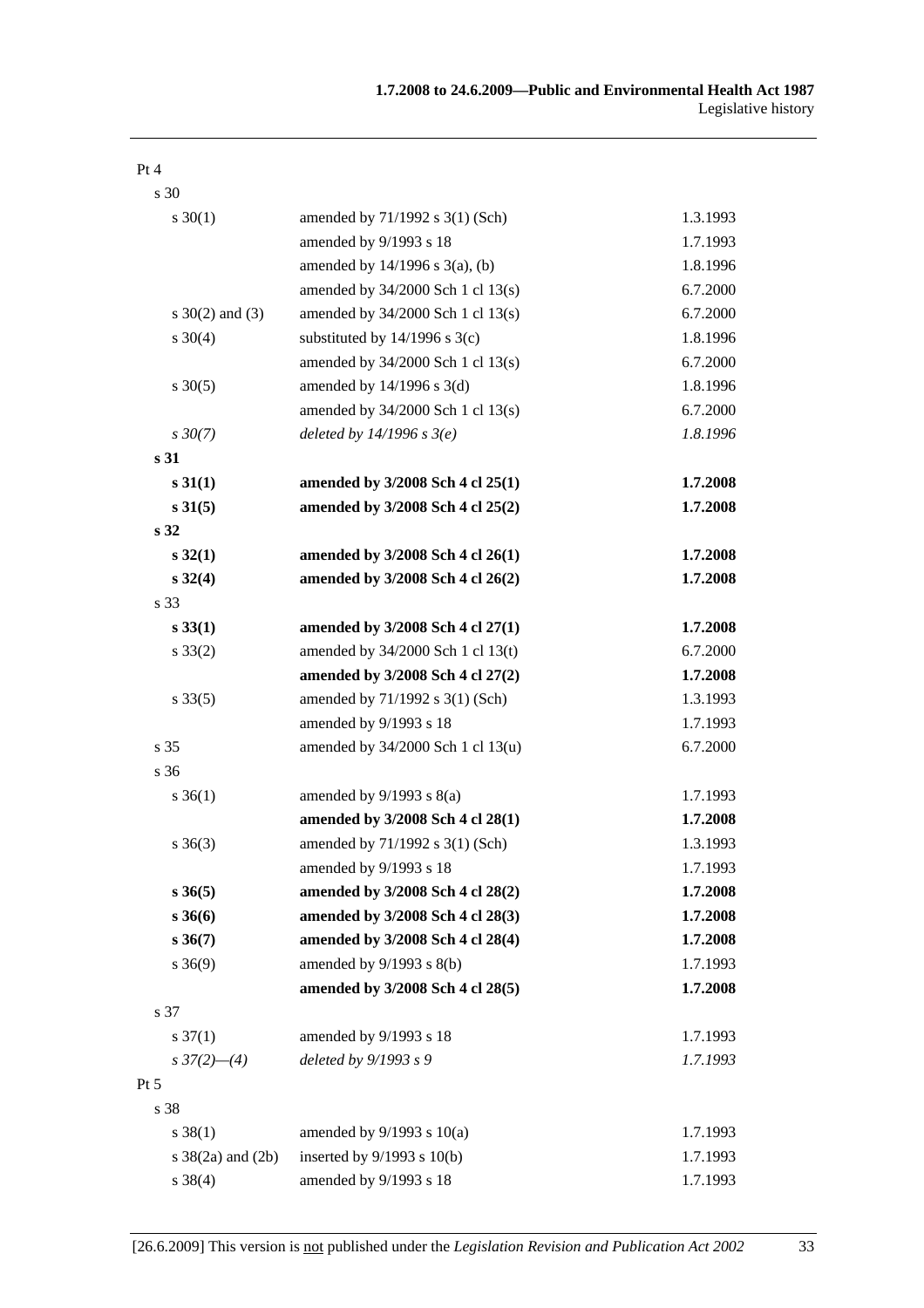| s 40               |                                             |          |
|--------------------|---------------------------------------------|----------|
| $s\ 40(1)$         | amended by $34/2000$ Sch 1 cl $13(v)$       | 6.7.2000 |
|                    | amended by 3/2008 Sch 4 cl 29               | 1.7.2008 |
| s 41               |                                             |          |
| $s\ 41(1)$         | substituted by $34/2000$ Sch 1 cl 13(w)     | 6.7.2000 |
|                    | amended by 3/2008 Sch 4 cl 30               | 1.7.2008 |
| $s\ 41(2)$         | amended by 71/1992 s 3(1) (Sch)             | 1.3.1993 |
|                    | amended by 9/1993 s 18                      | 1.7.1993 |
| $s\ 41(4)$         | inserted by 9/1993 s 11                     | 1.7.1993 |
| s 42               | amended by 9/1993 s 18                      | 1.7.1993 |
| s 42A              | inserted by 9/1993 s 12                     | 1.7.1993 |
| s 43A              | inserted by 9/1993 s 13                     | 1.7.1993 |
| s 44               |                                             |          |
| $s\,44(2)$         | amended by $34/2000$ Sch 1 cl $13(x)$       | 6.7.2000 |
| $s\,44(3)$         | amended by $34/2000$ Sch 1 cl $13(y)$ —(za) | 6.7.2000 |
| s 45               |                                             |          |
| $s\,45(1)$         | substituted by $9/1993$ s $14(a)$           | 1.7.1993 |
| $s\,45(1a)$        | inserted by $9/1993$ s $14(a)$              | 1.7.1993 |
| $s\,45(2)$         | amended by 34/2000 Sch 1 cl 13(zb)          | 6.7.2000 |
| $s\,45(2a)$        | inserted by $9/1993$ s $14(b)$              | 1.7.1993 |
| $s\,45(4)$         | amended by 9/1993 s 18                      | 1.7.1993 |
| s 47               |                                             |          |
| $s\,47(2)$         | amended by $9/1993$ ss $15(a)$ —(e), 18     | 1.7.1993 |
|                    | amended by 34/2000 Sch 1 cl 13(zc), (zd)    | 6.7.2000 |
|                    | amended by 3/2008 Sch 4 cl 31(1), (2)       | 1.7.2008 |
| $s\ 47(5)$ and (6) | substituted by $9/1993$ s $15(f)$           | 1.7.1993 |
| $s\,47(7)$         | inserted by $9/1993$ s $15(f)$              | 1.7.1993 |
|                    | amended by $34/2000$ Sch 1 cl $13(ze)$      | 6.7.2000 |
|                    | amended by 3/2008 Sch 4 cl 31(3)            | 1.7.2008 |
| $s\,47(8)$         | inserted by $9/1993$ s $15(f)$              | 1.7.1993 |
| Sch 1              | substituted by 9/1993 s 16                  | 1.7.1993 |
| Sch 2              | substituted by 9/1993 s 17                  | 1.7.1993 |
|                    |                                             |          |

## **Historical versions**

Reprint No 1—15.11.1991 Reprint No 2—1.3.1993 Reprint No 3—1.7.1993 Reprint No 4—1.8.1996 Reprint No 5—1.6.2000 Reprint No 6—6.7.2000